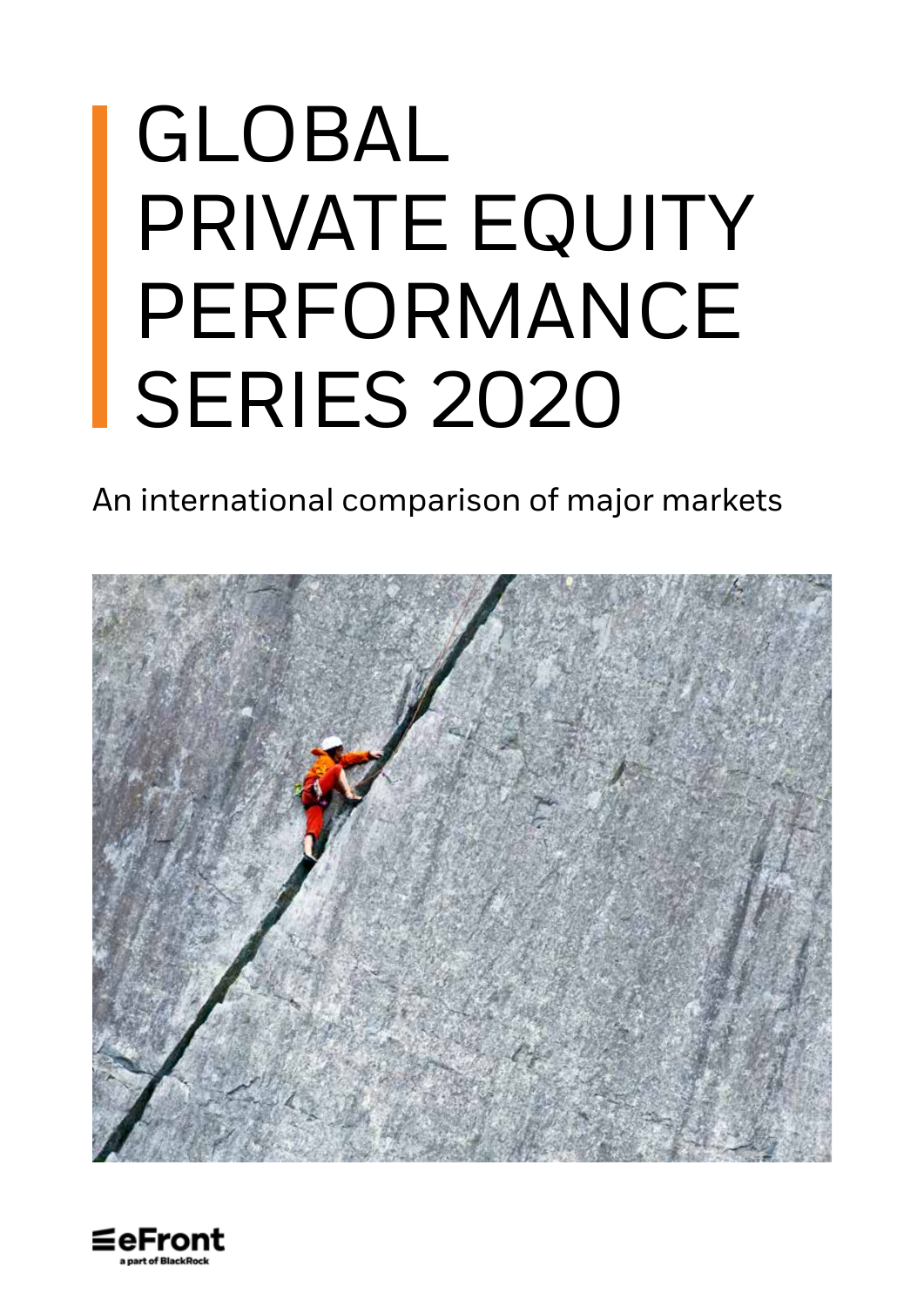## Geographical Definition









In this report, the method for geographical allocation of funds is based on the location of the investee company, rather than that of the private equity investor. This choice was made to allow for an explicit comparison of different geographical strategies in private equity investment decision-making. For a fund to be classified as invested in a particular region, at least 70% of the fund's assets has to be invested into that region. If not, the fund would be classified as investing in a region with a broader geographical span . Broader geographical categories also encompass individual countries and sub-regions that naturally belong to the broader geography.

For each geographical group of funds, the returns are calculated in terms of the local currency in which the cash distributions and residual valuations were reported in order to neutralize foreign exchange effects.

This study defines risk as the difference in performance between the best and worst performing funds in any given region. It uses two measures: one of 'extreme' selection risk, which refers to the difference between the average performance of top and bottom 5% performers and 'most frequent selection risk', for the difference in either IRR or TVPI between the top and bottom quartile funds. The former helps to assess overall selection risk, while the second neutralizes any statistical outliers.

This study will use the time-sensitive internal rate of return, and the multiple of invested capital. Pooled average return indicators will be used to assess the performance of a given set of funds.

The maturity of a market is measured as a proportion of total value generated for the investors that has been distributed back. It is a ratio of capital distributed-to-paid-in (DPI) and total-value-paid-in (TVPI).

**1** A fund that has at least 70% of portfolio value invested in French companies is considered to have "France" as a geographical strategy. If it has 40% of portfolio invested in French companies, 35% in UK companies and the rest in other regions, it is considered to have "Western Europe" as a strategy.



## Introduction

2019 was a positive year for global private equity performance, with most regions seeing rising returns as well as falling risk. In fact, every market operating below the risk/return trendline saw performance improvements during the year, with the exception of Eastern Europe and Russia.

It was also the year the Nordics overtook traditional leaders Benelux and the UK, to become the world's top performing private equity market, helping Western Europe consolidate its global lead in private equity. This was in a year when most of the very top performers saw modest declines in returns, including the UK, the US, Benelux and the Nordics, as well as China and Hong Kong.

Meanwhile, France improved its private equity performance above the risk/return trendline, while Spain crossed the psychological 8% threshold, slightly below it.

In the sub-asset class of venture capital, the US remains the stand-out leader on the back of internet-era gains, but its active funds also saw performance improvement during 2019. China and Hong Kong venture funds show similarly impressive return performance, but with the additional attraction of a much narrower range of outcomes among funds – a paper advantage that may wear off as this very young market sees more investments realised over the coming years. Western European VC funds further strengthened their position above the trendline, closely tracked by Southern European VC, albeit at a lower return and risk level.

Benelux retained its crown as king of the buyout markets in 2019, but the Nordics closed the gap with a strong year for exits, to take a close second. French buyouts also had a strong year for distributions and performance, while its top quartile funds pulled away further from the bottom quartile. This trend was even more pronounced in Spain, where the top 5% of funds now outstrip the bottom 5% by 1.24x.

DACH funds remain well below the trendline, but active funds in the region saw a remarkable jump in performance, giving reason for optimism. On the face of it, Italy is even further below the trendline, but 2019 saw an interesting evolution among active Italian funds with a TVPI multiple rise of 1.4x, while trimming a year from its average time-to-liquidity, juicing IRR performance. However, few can beat the British LBO market's velocity of capital, at around 3 years.

The opposite is the case further east, with Eastern Europe and Russian funds taking nearly 5 years to return capital, depressing (in IRR terms) an otherwise solid cash-on-cash performance.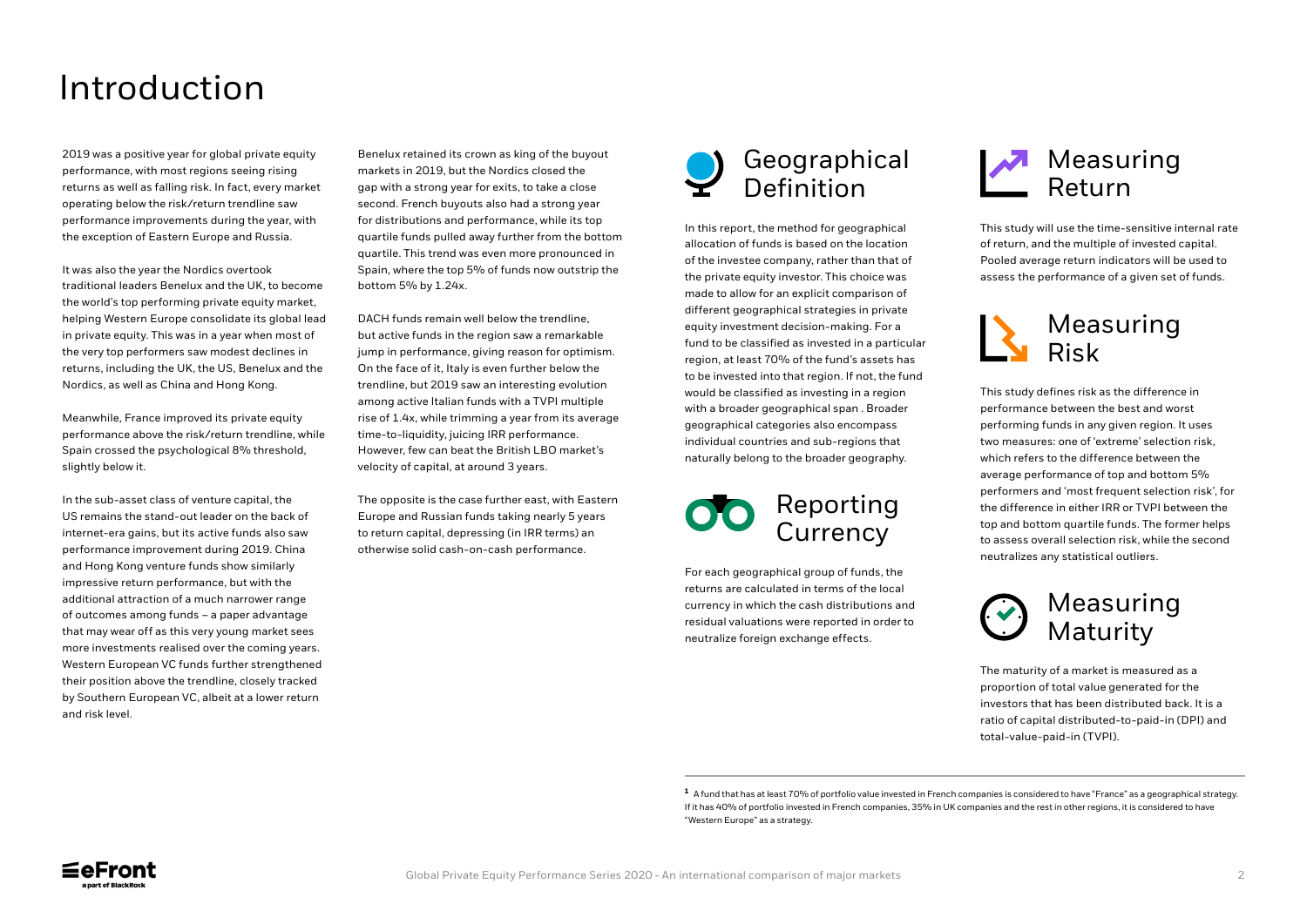# MAIN FINDINGS



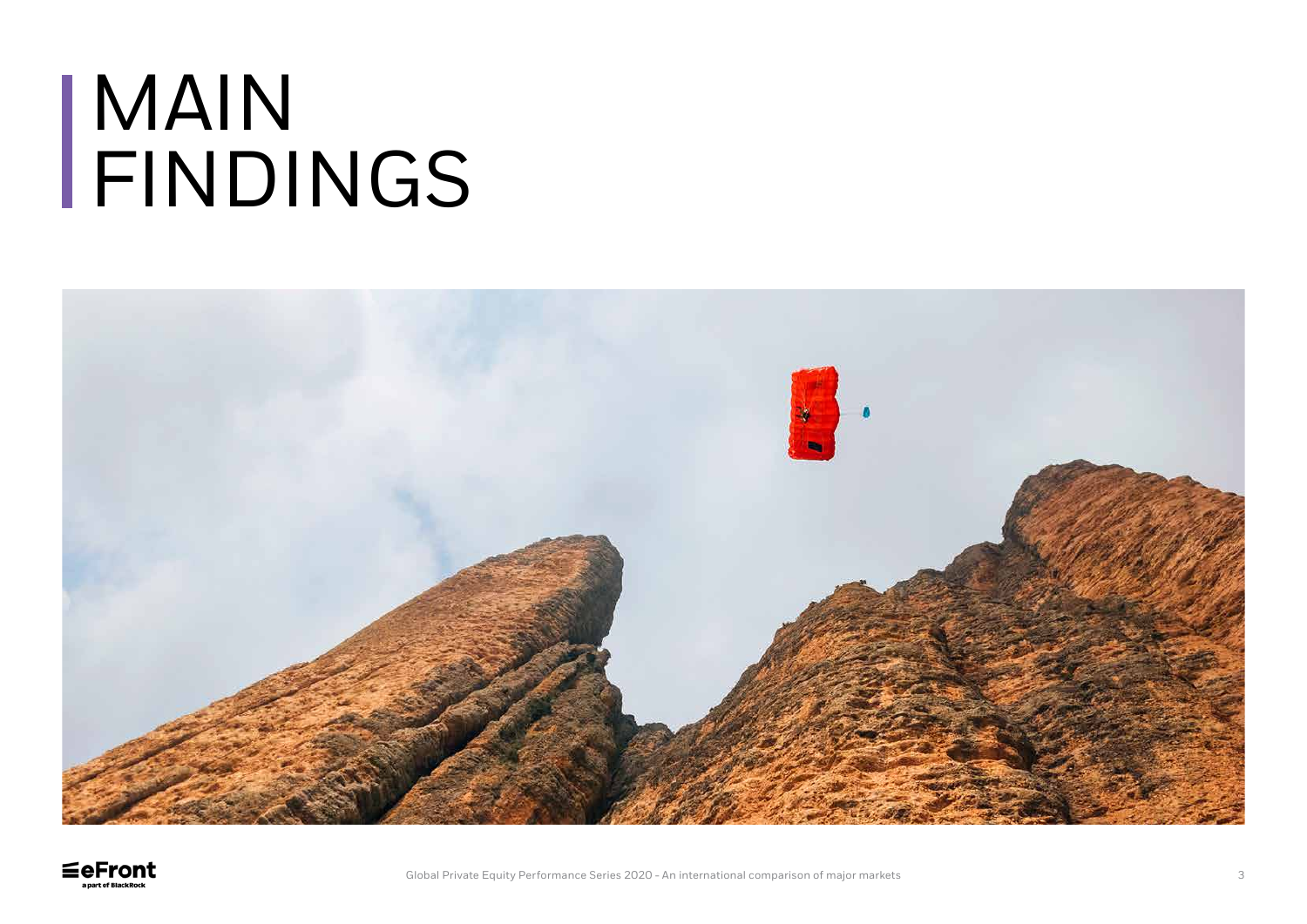## 1.1 VENTURE CAPITAL

### **BENELUX**

Despite a significant performance improvement, VC funds from Benelux are still evolving significantly below the trendline. These funds record an IRR of 1.02% and a modest TVPI of 1.05x. The extreme selection risk decreased by 3.1 percentage points, while the most frequent selection risk increased by 1.6 percentage points, mainly driven by a worsening in the performance of bottom-quartile funds.

### **FRANCE**

The performance of French VC funds improved slightly and remain close to the trendline. The TVPI increased to 1.32x and the IRR to a 4.5%. The extreme selection risk (measured in terms of TVPI) increased by 0.17x. While the performance of both the top 5% and bottom 5% of funds improved, the top 5% progressed relatively more. Active funds have improved even more significantly. The TVPI of the top 5% of funds increased notably, from 2.08x to 2.5x.

#### **NORDICS**

Active and liquidated funds jointly recorded a TVPI of 1.43x and an IRR of 4.6%. Although the spread in both IRR and TVPI between the top and bottom 5% performing funds increased over 2019, this market preserved its position on the lower end of the extreme manager selection risk, thus lingering around the trendline.

### **DACH**

Although still below the trendline, DACH VC funds recorded the highest increase of both their IRR and TVPI among all the regions. This evolution was led by active funds. Their IRR increased by 2.35 percentage points to a still modest 3.3%. Should they replicate such an increase in the coming year, DACH VC funds would reach the trendline.

### **ITALY**

Italian VC funds continued to record an exceptionally good performance with a TVPI of 1.41x and an IRR of 10.9%. The Italian market is also characterized by a very short time required to reach liquidity (3.35 years).

### **SPAIN**

VC funds in Spain moved closer to the trendline due to significant improvement of the TVPI of active funds, now standing at 1.61x. The most frequent selection risk increased from both the TVPI and IRR perspectives, due to a strong increase in performance of top-quartile funds. One challenge for Spanish VC funds could be their rather long time-to-liquidity. It increased year-onyear by 0.68 year and is now reaching 6.94 years.

#### **EASTERN EUROPE AND RUSSIA**

The main characteristic of VC funds in Eastern Europe and Russia is their low level of maturity, pointing at a fairly recent period of activity. Funds have realized only 30% of their value. As a consequence, performance and risk figures should be interpreted with caution. The TVPI has nevertheless passed the break-even point at 1.07x, and the IRR reached 1.3%. Active funds perform slightly better, with a TVPI of 1.17x and an IRR of 3.6%. In both cases, this market is placed below the trendline.

### **ISRAEL**

The discrepancy between active and liquidated VC funds is probably the highest in Israel. Combined, they generate a TVPI of 1.28x and an IRR of 3.4%, a modest improvement from last year. Active funds achieved a TVPI of 1.49x and an IRR of 6.2%, which places them just below the trendline. Topquartile funds led the increase of performance, leading to an increase in the most frequent selection risk by 0.29x.

### **CHINA AND HONG KONG**

Chinese and Hong Kongese VC funds are among the best performing in the world. They maintained an attractive risk-return profile with a TVPI of 1.72x and an IRR of 10.40%. With only 39% of value distributed to investors, it still has most of its value captured in NAVs. It is, therefore, still a fairly young market. The selection risk is encouraging, especially the most extreme one. Even the bottom 5% of funds nearly break even. If confirmed, this risk-return profile would make of Chinese VC funds an attractive investment proposition.

### **APAC**

Asian and Pacific region in our sample consists of Chinese and HK, Japanese and Singaporean markets. Its VC market is dominated by Chinese and HK VC funds, thus generating the historical performance similar to the one delivered by these two geographies (TVPI of 1.64x and IRR of 9.97%). This entire region is somewhat more mature (44% of value paid back to investors) and it also brings slightly wider manager selection risk spreads. On the other hand, while Chinese market did not experience any change in TVPI over the course of 2019, the APAC region experienced a slight improvement in its performance of +0.04x.



### **The UK**

British VC funds recorded a small increase of performance in 2019. A closer examination shows that this was the result of two opposing forces. Active funds had a great year, improving their TVPI from 1.43x to 1.58x and their IRR from 6% to 8.3%. On the other hand, a few additions to the pool of liquidated funds account for the overall drop in their performance. Focusing on active funds alone, the UK are above the global average in terms of performance. As for both risk metrics, no significant changes are recorded, keeping the UK on the more conservative side of the riskreturn spectrum.

### **The US**

The US preserved its position as the bestperforming VC market globally with an IRR of 14.3%. A significant part of this result can be explained by the golden VC era of early 2000s. Leaving them aside, the active pool of funds improved their performance since last year, reaching a TVPI of 1.65x and an IRR of 8.2%. Both the top 5% and the top-quartile funds increased their TVPI from, respectively 3.05x to 3.16x, and 1.82x to 2.01x. As a result, both types of spreads widened. US liquidated funds retained their leadership position, with a performance of 1.71x TVPI and 17.5% of IRR.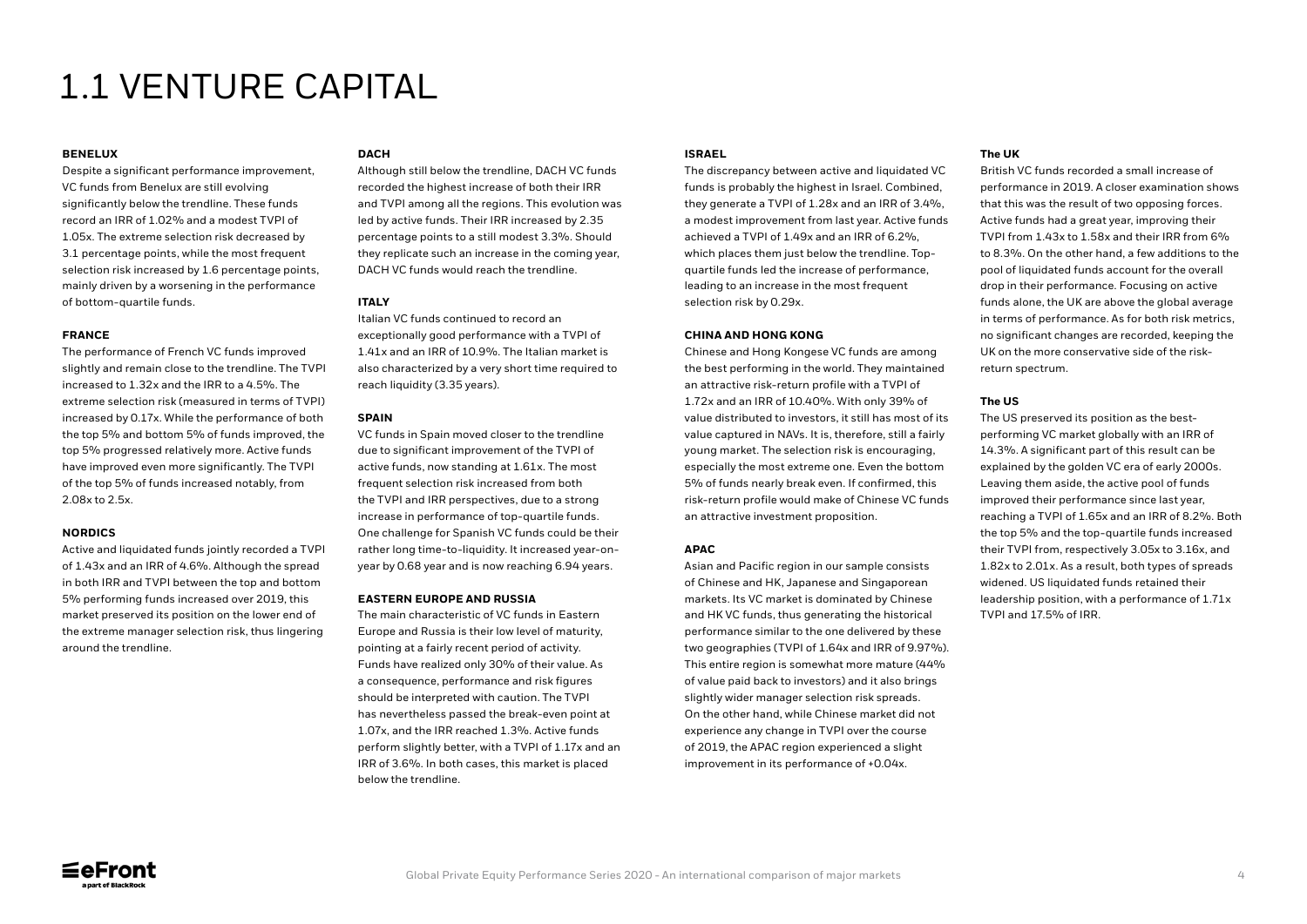## 1.2 LEVERAGED BUYOUT

### **BENELUX**

The Benelux remained at the top of the game, driven by the exceptional performance of active funds. They achieved the highest IRR of all markets, closely followed by Nordic funds, with a significant difference in terms of risks. The Benelux is well above the trendline in all performance metrics, but its selection risk is also high. In particular, if its TVPI is one of the best globally (1.81x), its most frequent selection risk is by far the highest among the group of countries (1.01x).

### **FRANCE**

French LBO funds registered an increase in TVPI of 0.08x, leading to a historical average of 1.69x. The increase of performance of top-quartile funds combined with the slight worsening in performance of the bottom-quartile ones lead to a widening of the TQ-BQ TVPI spread to 0.73x. French LBO funds increased significantly their distributions, leading to a sharp increase in maturity: 76% of the total value was distributed to investors.

#### **NORDICS**

The Nordic LBO market maintained its attractive risk-return profile, reaching a TVPI of 1.91x and an IRR of 16.3% (the 'most frequent' selection risk amounting to 15.4% and 0.82x). The performance of active funds improved from 1.87x to 1.96x, with a high level of distributions: the maturity is at 83%. The overall average time-to-liquidity of active and liquidated funds is 4.3 years.

### **DACH**

The headline performance for DACH LBO funds remained steady during the year, with selection risk increasingly slightly as the top 5% of funds did better. But this masks a major disconnect between active and liquidated funds. Active funds recorded

a remarkable jump in TVPI to 1.60x (improving by 0.31x) and IRR to 10.9% (increasing by 5.13 percentage points). Liquidated funds went in the opposite direction with a severe decline of their average performance, after 5 DACH focused LBO funds were liquidated upon the exits that did not deliver as expected. The DACH market still has a long way to move close to the trendline.

### **ITALY**

When active and liquidated funds are jointly considered, it seems that Italy's LBO market has not changed much in the past year. Upon closer examination, however, the TVPI of active funds has improved significantly to 1.4x with a reduction in both measures of selection risk. The time-toliquidity of active funds has also decreased by nearly one year, pointing towards significant new investments (the maturity decreased by 8%). It now stands at 3.02 years, which is the lowest level recorded globally.

### **SPAIN**

Spanish LBO funds stayed close to the trendline. Funds slightly increased their average performance to reach a TVPI of 1.52x. The timeto-liquidity decreased to 4.8 years. The selection of Spanish funds is challenging. Both selection risks increased, especially the extreme one, now standing at 1.24x. This is notably due to the top 5% funds, which have increased substantially their performance in comparison with 2018.

### **EASTERN EUROPE AND RUSSIA**

Eastern European LBO funds are slow burning. This has significant consequences in terms of performance analysis. Looking at their overall TVPI (1.37x), they manage to reach the trendline, but they stay well below that line from an IRR perspective (7.1%). However, the maturity of LBO funds is relatively low, at 59%. Liquidated

LBO funds needed a longer time to sell their assets (4.93 years). They also recorded a higher performance (1.55x) than active funds (1.34x). Longer time-to-liquidity and higher realized performance could be interpreted as a sign that active funds could deliver better returns in the future, assuming that they follow the footsteps of realised predecessors.

### **ISRAEL**

Israeli LBO funds are at the conservative end of the risk-return trendline, as both return measures are relatively low and the extreme selection risk measure is among the highest recorded. Active and liquidated funds have a TVPI of 1.25x and an IRR of 4.8%, with a difference between top quartile and bottom quartile fund performance being only 0.37x and 714 basis points. The active LBO funds also outperform those liquidated, reaching the TVPI of 1.53x and IRR of 10.7%.

### **CHINA AND HONG KONG**

Chinese and Hong Kongese LBO funds are positioned well above the trendline, with a TVPI at 1.60x and an IRR equal to 9.9%. However, this performance remains somewhat hypothetical, as funds have a maturity level of just 58%, significantly below the global average of 75%. The most frequent and extreme selection risks declined over the past year, contributing to an already attractive risk-return profile. The IRR spread between the top and bottom quartiles is limited to 745 basis points.

### **APAC**

LBO market in APAC region has delivered TVPI of 1.51x and IRR of 9.28%, which combined with relatively low manager selection risk provides a solid risk-return ratio for investors. Given the low maturity level (only 63% of returns paid back to investors), the market can progress further in the



near future. Both extreme and the most frequent manager selection risk measures have declined in 2019.

## **The UK**

British LBO funds maintained their position at the higher end of the return spectrum, with a TVPI of 1.62x and an IRR of 15.6%. A significant share of the value has already been distributed in the full sample, given a maturity level of 83%. British funds distribute rather quickly, as shown by their particularly low time-to-liquidity of 3.3 years. It is even lower for liquidated funds at just 2.9 years. The bottom quartile of active funds increased its performance, therefore contributing to a reduction in the most frequent selection risk of 0.17x (TVPI) and six percentage points (IRR).

## **The US**

The overall TVPI of US LBO funds remained stable year-on-year, at 1.58x. The IRR of active and liquidated funds fell on aggregate by just 14 basis points to 12.1%. No significant changes were noticeable regarding selection risks. While active funds still have not reached the historical performance records of the liquidated ones, in both categories, the US LBO market is still comfortably placed around the trendline.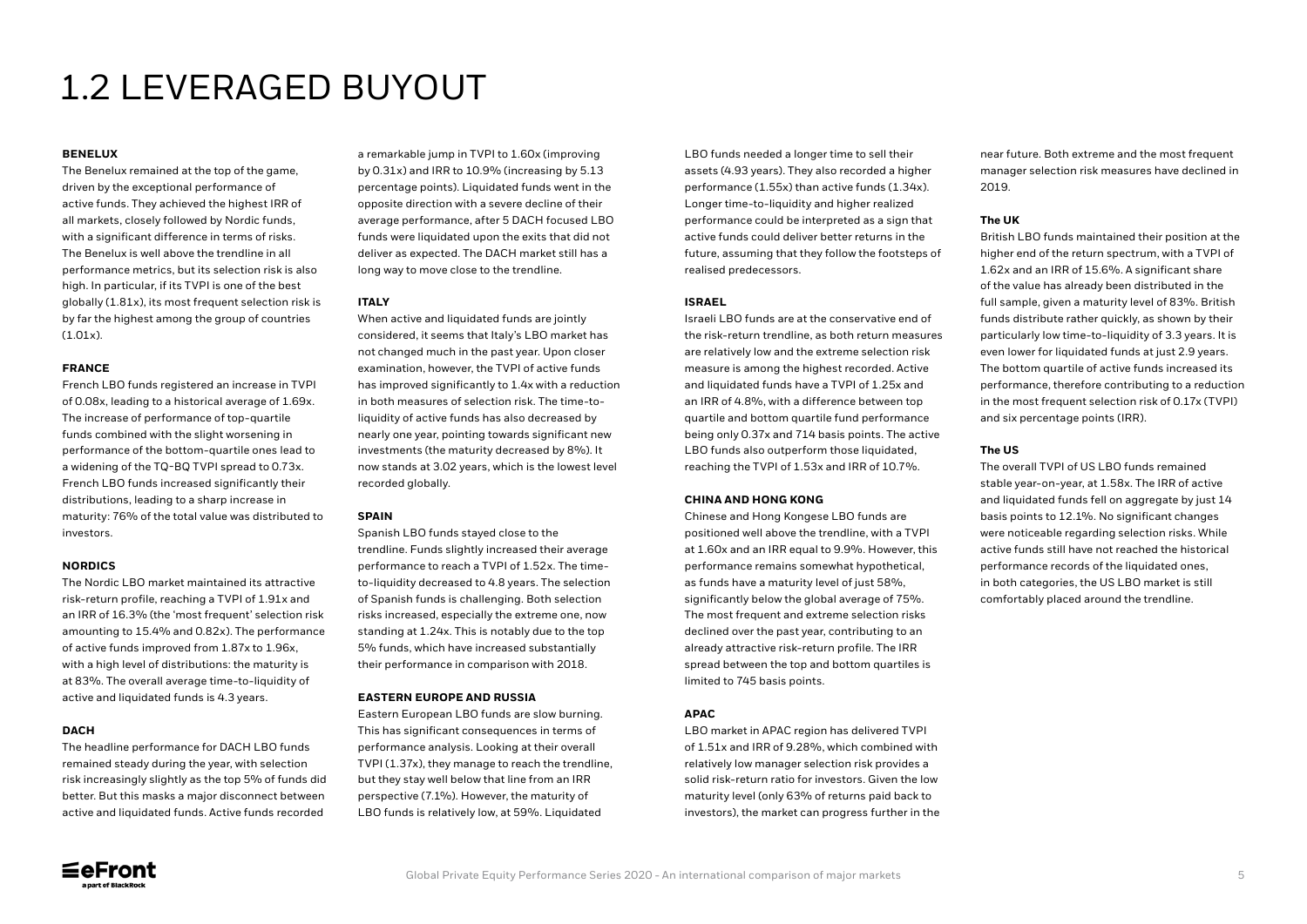# PERFORMANCE ANALYSIS OF THE MAJOR PRIVATE EQUITY MARKETS



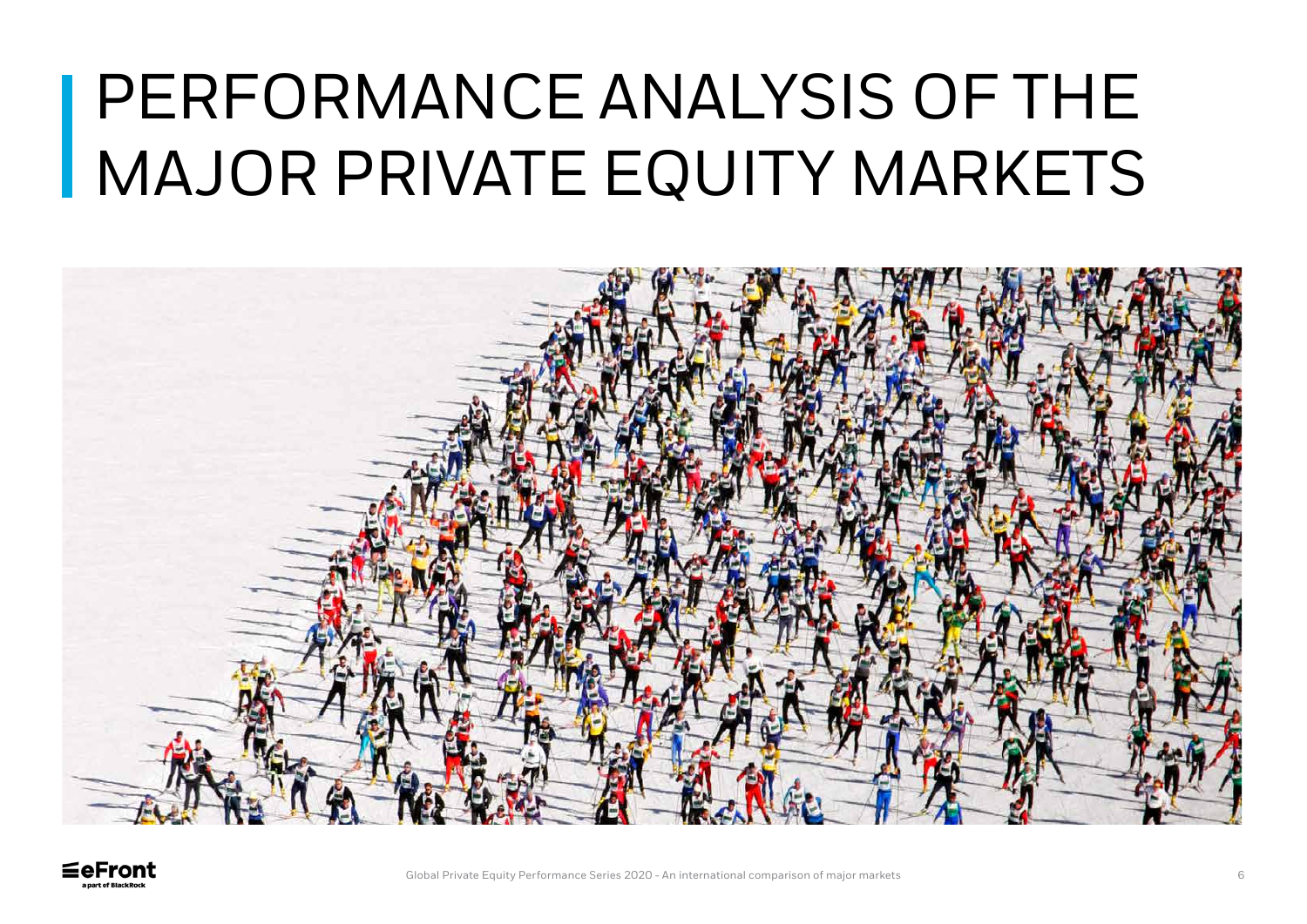A global overview of private equity markets shows that Nordic countries are the leading market for this asset class, with an IRR of 13.8%. They are overtaking the historical frontrunners, the UK and the Benelux which still generate an IRR of 13% or more.

In 2019, most regions recorded an increase in performance while the selection risk declined (Fig. 1 – the arrows point to the quantitative change in the measures of return and risk during 2019). As a result, the risk-return profile of private equity funds improved. France witnessed a sharp increase in IRR of 66 basis points, to almost reach double figures. Spain did nearly as well, with a 62 basis points increase, leading to an aggregated IRR of 8.2%. In

both cases, top-quartile funds achieved relatively higher performance improvement than their bottomquartile counterparts, thus increasing the most frequent selection risk.

The overall IRR of Chinese and Hong Kongese funds declined slightly in 2019, from 10.8% to 10.2%. Eastern European and Benelux funds have also experienced a slight reduction of their IRR of 22 basis points each. Figure 1 reveals weak linear relationship between IRR return and the extreme manager selection risk measures across different geographies. A close examination reveals that markets with relatively low maturity, such as APAC and Eastern Europe, also offer the lowest levels of the manager

Figure 1 – Risk (5%) and return (IRR) analysis of private equity funds by geographical area Figure 2 – Risk (25%) and return (IRR) analysis of private equity funds by geographical area

## 2.1. ALL PRIVATE EQUITY FUNDS

## Analysis using IRRs

Source: eFront Insight, As of Q4, 2019 Source: eFront Insight, As of Q4, 2019



While the regions with the most attractive risk-return profile, that is to say Western Europe, the Nordics, the Benelux, the UK, and the US maintained their IRRs at a high level, there were changes in terms of selection risk. The IRR of Benelux's top-quartile funds dropped to 15.8% from 17.6%. As a result, the most frequent selection risk declined.

At first glance, the Nordic region seems to have experienced a dramatic increase in its most frequent

selection risk of more than five percentage points, pushing it to the far right of the risk-return spectrum (Fig 2). A closer examination shows this shift can be entirely attributed to top-quartile funds. In other words, selection risk increased because of a strong showing of the best funds.

Focusing on countries below the trendline, Spain has noticeably surpassed 8%. As this is the standard performance hurdle rate, this progress can be considered a notable achievement. Funds from the bottom 5% in Eastern Europe and Russia did not have a good year. Their weak performance contributed to the widening of the most extreme selection risk.

TOP AND BOTTOM 5% IRR SPREAD TOP AND BOTTOM QUARTILE IRR SPREAD Nordics  $\searrow$ US  $\blacktriangleright$  France Eastern Europe and Russia China and HK  $\mathcal{V}$ APAC  $0%$ 2%  $4%$  $6%$ 8% 10% 12% 14% 16% IRR





Italy



US

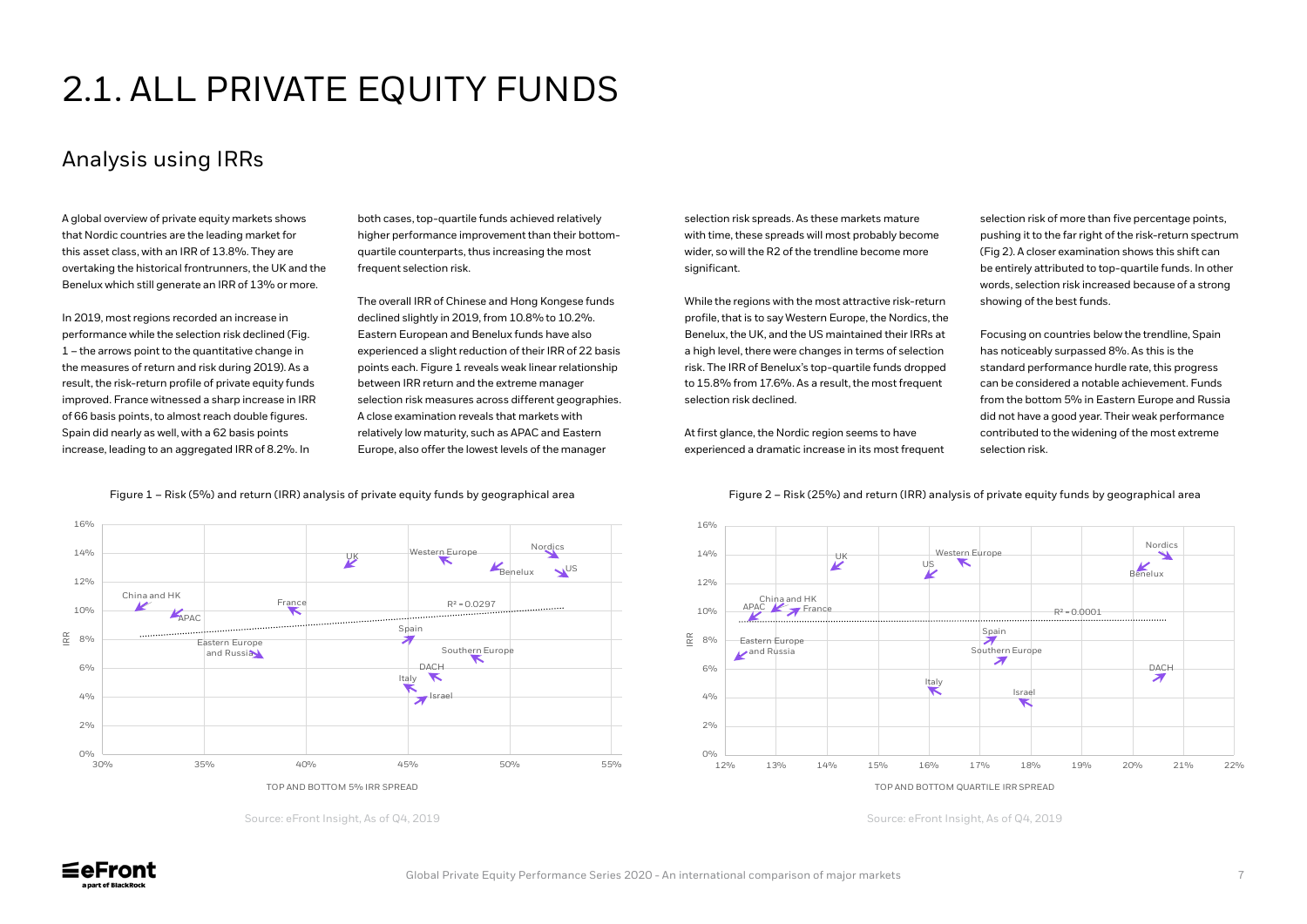## Analysis using multiples of investment (TVPI)

Nordic countries confirmed their global leadership during the year, with a TVPI of 1.86x (Fig. 3). It is the most mature market globally, with around 90% of the value already distributed. This performance is associated with a demanding fund selection: the level of extreme selection risk remained high in 2019 with a spread of 3.46x. Israel also stands out in terms of extreme selection risk, as their top 5% of funds recorded a significant jump in TVPI from 2.76x to 3.56x, thus increasing the extreme selection risk to 3.33x.

The French market experienced the strongest progression of TVPI in 2019, rising from 1.53x to 1.61x. On the other hand, Benelux's TVPI contracted by 0.05x to 1.70x. Developed markets, notably Western Europe, the UK, and the US, maintained their attractive risk-return profiles. The UK's extreme selection risk widened over the past year, as the average of the top 5% performing funds' TVPI increased and the average performance of the bottom 5% worsened.

The Chinese and Hong Kongese private equity markets remained attractive with a TVPI of 1.66x. However, as they gradually mature, the most frequent selection risk – the performance gap between the top and bottom quartiles funds – has risen (Fig. 4). The top quartile performed better in 2019 than in 2018, and the bottom-quartile performance declined. The proportion of realized value remained still the lowest globally at 47%.

Figure 3 – Risk (5%) and return (TVPI) analysis of private equity funds by geographical area Figure 4 – Risk (25%) and return (TVPI) analysis of private equity funds by geographical area

Source: eFront Insight, As of Q4, 2019 Source: eFront Insight, As of Q4, 2019



## 2.1. ALL PRIVATE EQUITY FUNDS





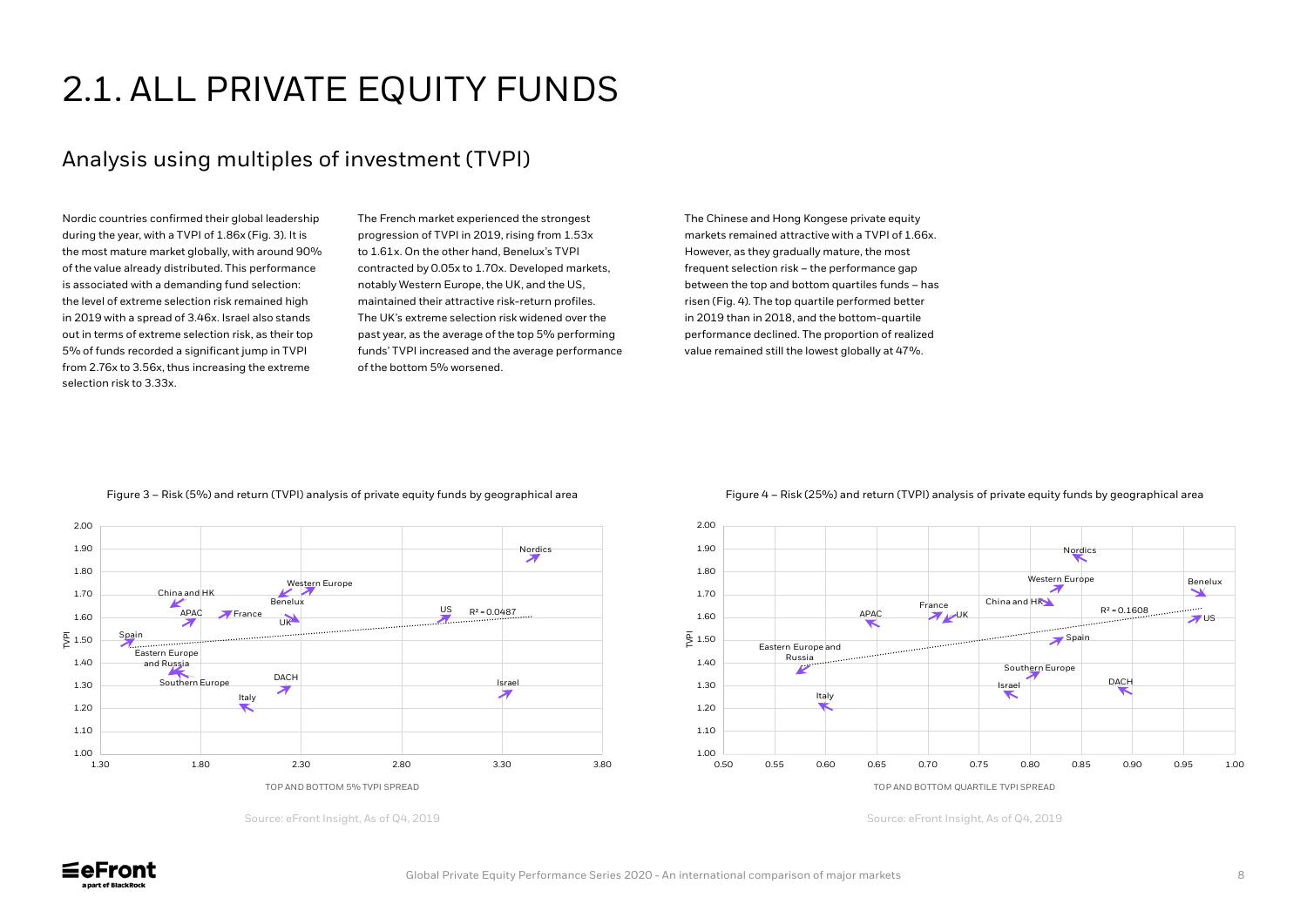## 2.2 VENTURE CAPITAL FUNDS

## Analysis using IRRs

US venture capital funds maintained their global leadership in 2019 with an IRR of 14.3% and no significant changes in selection risk levels. The large sample size combined with a significant proportion of liquidated funds explains the stability. The solid performance of funds which could capitalise on the Internet boom provides some elements of explanation of the high performance of the overall sample.

Italian venture capital funds retained their position, in 2019, as having the most aggressive risk-return profile (Fig. 5). The market produced

an IRR of 10.9% combined with a high extreme selection risk of nearly 80%. Selecting the best performing funds, and avoiding the worst, matters a lot in Italy.

Chinese and HK VC funds stand far above the trendline, and on the very far left, recording an IRR in excess of 10% with a very low level of extreme selection risk. The performance is still largely unrealized, with a maturity level of 40%, which explains the lack of dispersion of fund managers. As start-up valuations increased across the board, all the managers in the sample saw their NAVs

increase. APAC VC funds are more mature, with having more than 44% of the value paid back to investors and delivering almost 10% of IRR.

DACH-focused VC funds improved by the most significant margin. Their IRR grew from 0.7% to 2.2%. Despite such improvement, these funds still remain under the trendline. Here again, the maturity is fairly low, at 42%.

In Israel, funds with VY 2009-2016 saw their maturity increase from 23% to 39%. Spanish and French funds distributed 6% of their total value over the course of 2019, while there were no significant changes found in other developed markets.



#### Figure 5 – Risk (5%) and return (IRR) analysis of VC funds by geographical area Figure 6 – Risk (25%) and return (IRR) analysis of VC funds by geographical area





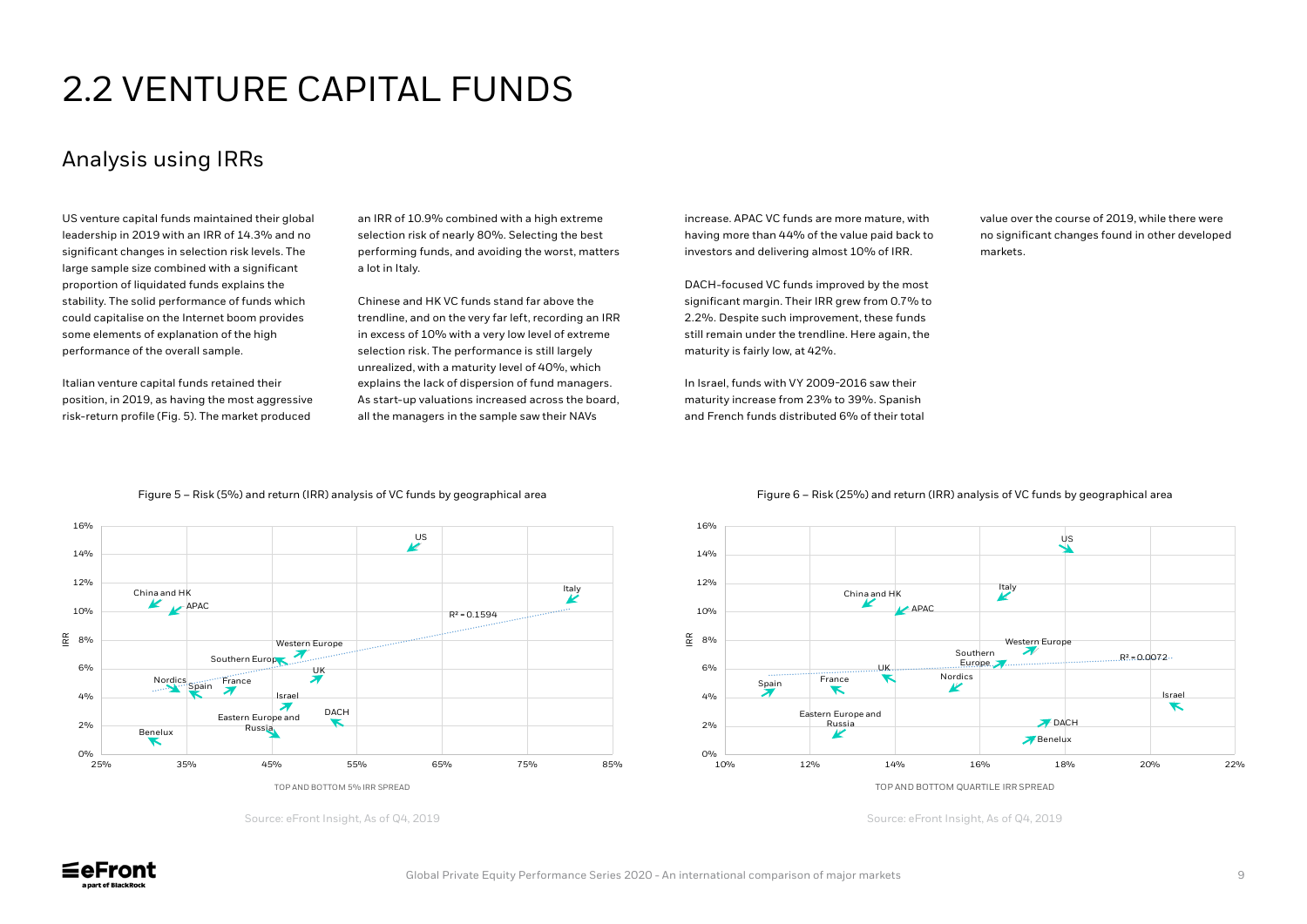## Analysis using IRRs

Source: eFront Insight, As of Q4, 2019







When putting IRRs in relation to the most frequent selection risk (Fig. 6), the modest positive relationship vanishes almost entirely. This fact emphasizes that IRRs are not necessarily the best metric to assess a risk-return profile, especially in VC. Moreover, the sample embeds active funds, which distort this time-sensitive metric. In particular, IRR spreads are more challenging to assess as they increase with fund maturity.

The data set is divided into two groups of vintage years (VY), using the GFC as a cut-off point between active and liquidated funds (Fig. 7).

There was a convergence in 2019 of investment durations between the two groups. An increase in time-to-liquidity for VYs 2009-2016 was recorded in the majority of regions, leading to a convergence towards liquidated funds. VC funds usually have a longer duration compared to their LBO peers, a fact which is still very well reflected in the data. (Fig 7 compared to Fig 15).

## 2.2 VENTURE CAPITAL FUNDS

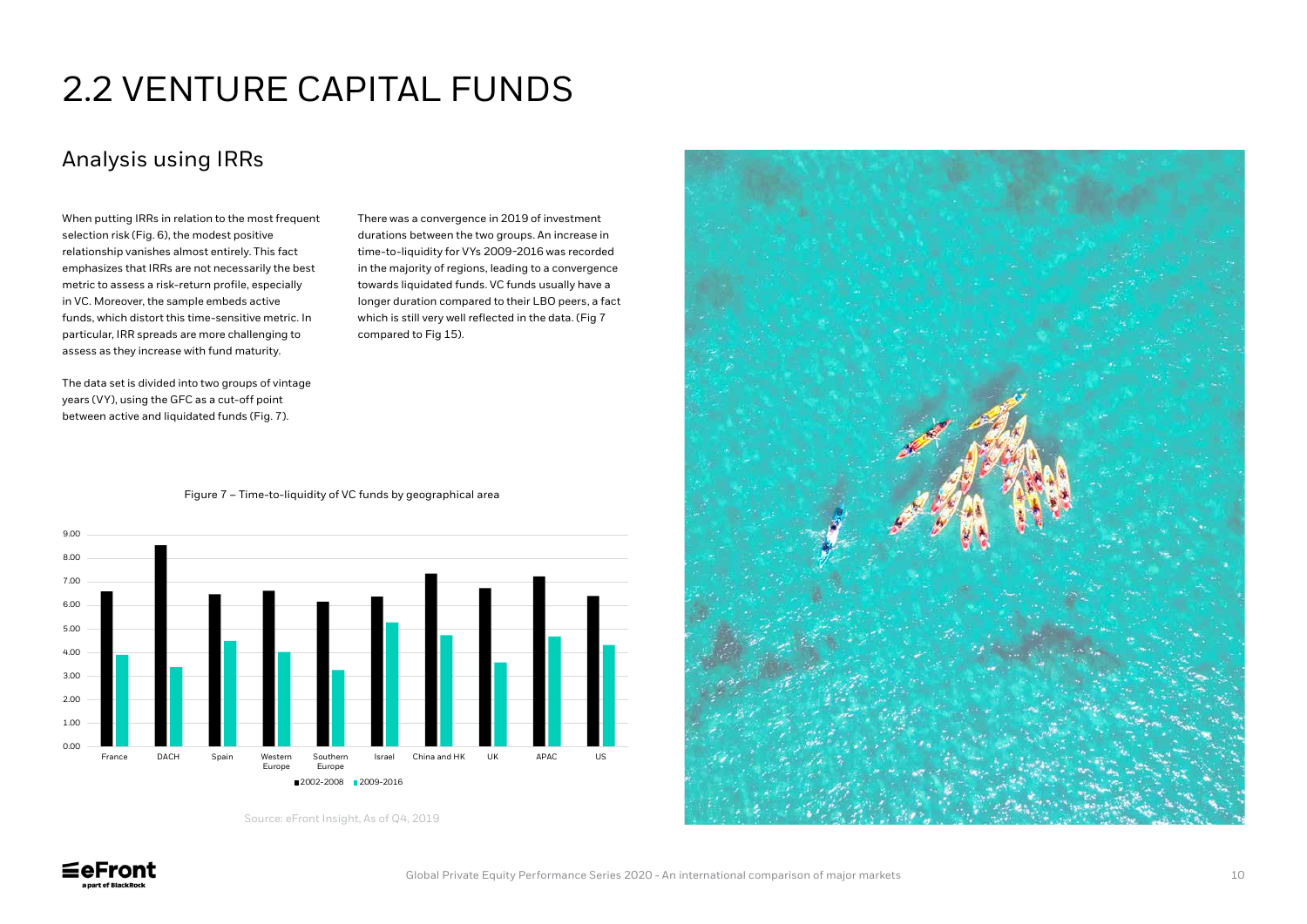The Chinese and HK and the US VC markets achieved the highest returns, with TVPIs at respectively 1.72x and 1.67x. Extreme selection risk is significantly more pronounced in the US market (Fig. 8). This is partly due to their enormous difference in terms of maturity. The Chinese and HK TVPI is largely unrealised, with only 39% of the value distributed. The TVPI could therefore significantly change in the future. In comparison, US VC funds have distributed over 77% of their total value.

Israel is another market with a very high extreme selection risk. However, at 1.28x its TVPI is slightly below the global average of 1.39x. As a result, its position remains significantly below the trendline. Selection skills are therefore crucial when investing in Israeli VC funds.

In 2019, the most considerable progression of TVPI (+0.1x) has been achieved by DACH and Spanish VC funds. They now stand respectively at 1.14x and 1.34x. Top-quartile DACH funds improved their TVPI, pushing the most frequent selection risk up to 0.92x, a level similar the Israeli (Fig. 9).

The French (1.32x) and the group of Western European funds (1.55x) tracked closely their DACH and Spanish peers with an increase of TVPI of 0.08x. This development puts France at par with the Southern European TVPI of 1.37x in 2019.

## Analysis using multiples of investment (TVPI)

## 2.2 VENTURE CAPITAL FUNDS

Source: eFront Insight, As of Q4, 2019





### Figure 8 – Risk (5%) and return (TVPI) analysis of VC funds by geographical area



TOP AND BOTTOM QUARTILE TVPI SPREAD





Source: eFront Insight, As of Q4, 2019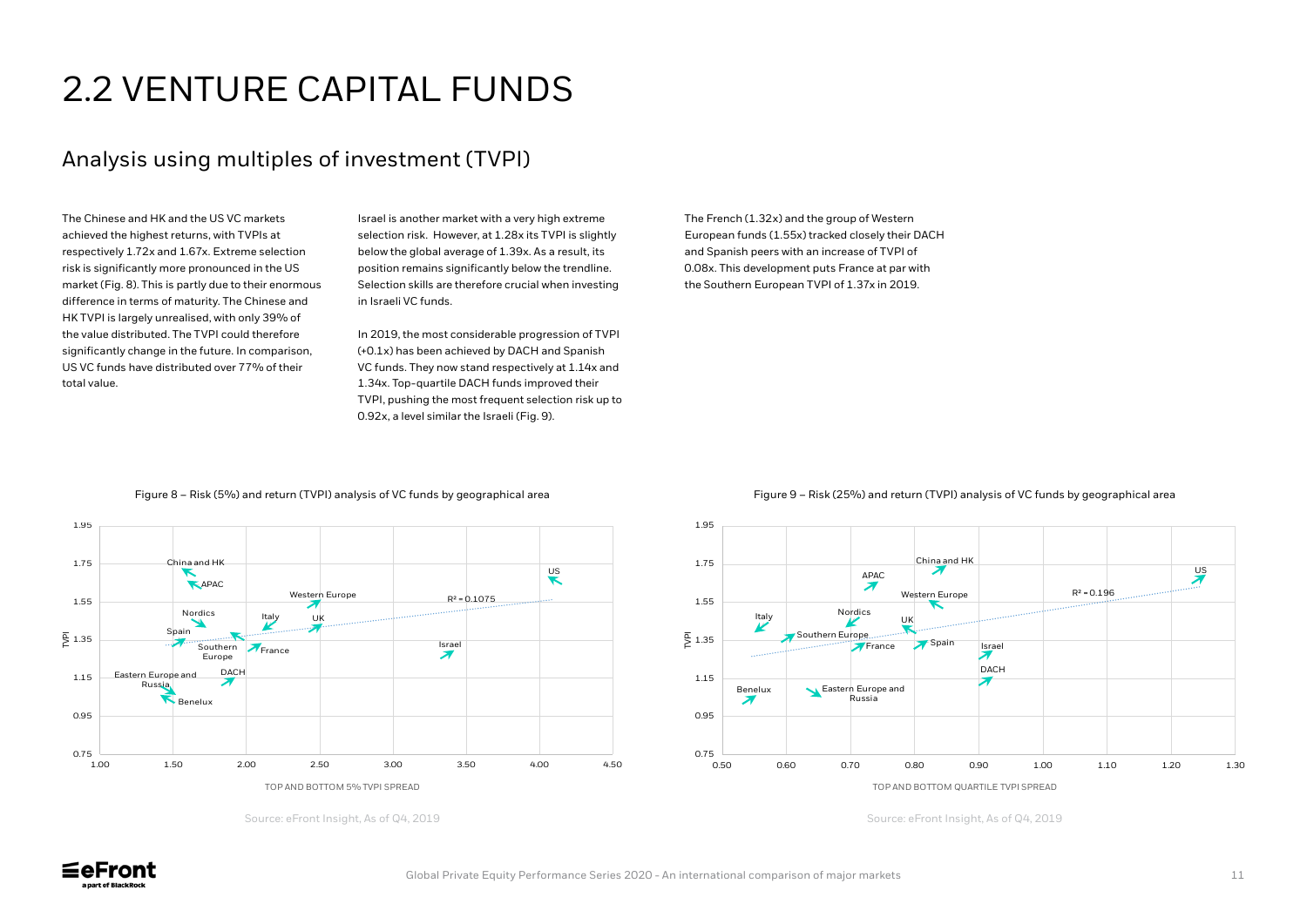## Analysis using multiples of investment (TVPI)

One of the most interesting findings is zero correlation between the most frequent selection risk and the maturity of VC funds across geographies, which is very specific for VC market relative to LBO (Fig. 10).

The addition of new funds to the sample contributed to a decrease in maturity of VC funds from the Benelux and DACH by respectively 21% and 11%. Funds from Eastern Europe and Russia increased the level of distribution from 22% to 32% of total value. Markets in which funds have already distributed more than 60% of their value did not record any notable change.

## 2.2 VENTURE CAPITAL FUNDS

Source: eFront Insight, As of Q4, 2019





Figure 10 – Risk (25%) and maturity of VC funds by geographical area

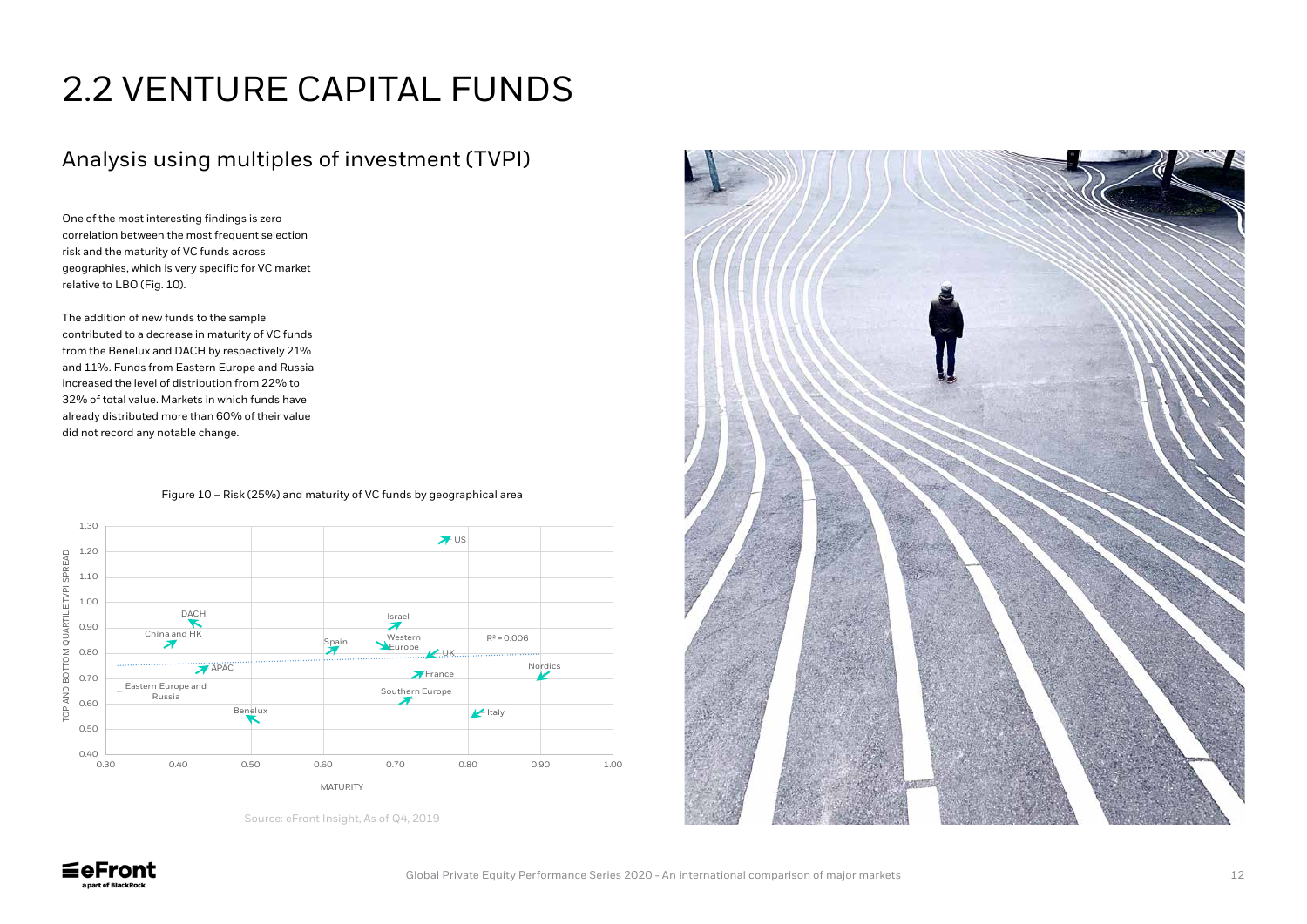## Active vs. Liquidated

Most geographical regions witnessed a significant increase of TVPI in 2019. British VC funds saw their TVPI increase by 0.15x to 1.58x, a particularly strong progression for a developed market in which active funds are realized at 62%. The TVPI of Spanish funds jumped from 1.4x to 1.61x, surpassing the UK, but at the cost of a higher selection risk level. Western European active VC funds booked a 1.73x TVPI in 2019, significantly higher than the 1.6x registered in 2018.

Active VC funds from Western Europe region experienced the largest reduction in the most frequent manager selection risk (by 0.04x). At the same time, the funds from a broader region of Southern Europe recorded an increase in the most frequent selection risk of 0.24x.

As for liquidated funds, the changes are mostly concentrated in Western Europe and Israel (Fig. 12). Several Western European VC funds completed their mandates successfully and contributed to an increase in TVPI of 0.12x. The addition of new fully realized VC funds in Israel lead to an increase of TVPI by 0.10x.

## 2.2 VENTURE CAPITAL FUNDS



### Figure 11 – Risk (25%) and return (TVPI) analysis of active VC funds by geographical area

Source: eFront Insight, As of Q4, 2019









TOP AND BOTTOM QUARTILE TVPI SPREAD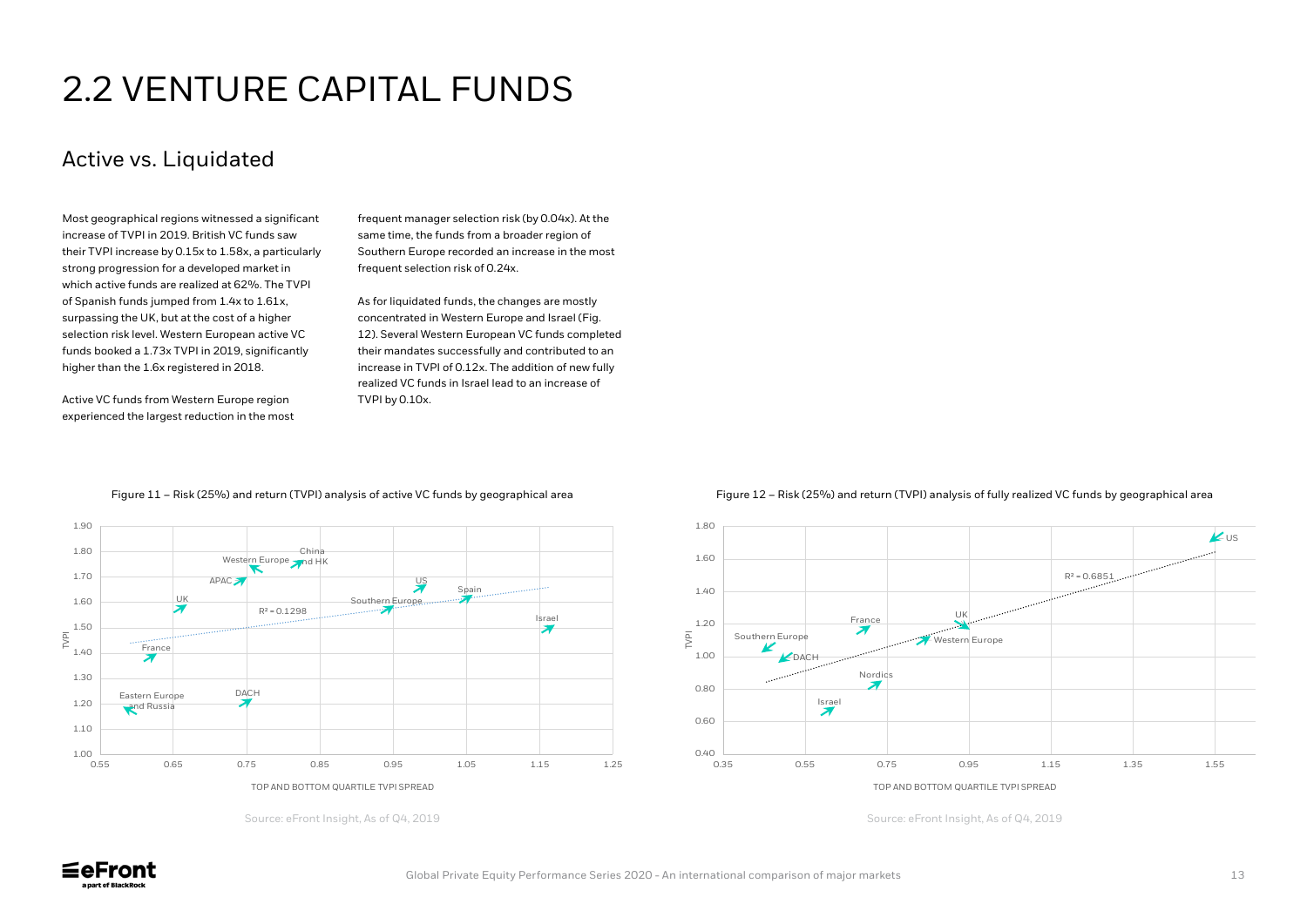## 2.3 LEVERAGED BUYOUT FUNDS

## Analysis using IRRs

2019 did not bring a change on the leader board, as the Benelux kept its leading position with an IRR of 16.6%. Although Finland alone scored an even better IRR of 16.8%, overall, the Nordic countries recorded an IRR of 16.3%.

In 2019, Nordic LBO funds registered a massive drop of their extreme selection risk, falling from 67.5% to 46.3%, leaving only Israel on the far right of the spectrum (Fig 13). The Benelux reemerged as the region with the highest most frequent selection risk, as it was the case two years ago. However, its extreme selection risk decreased significantly (Fig. 13).

France improved its IRR slightly, to reach 12.1%, with a subtle decrease in both risk measurements. Spain recorded an increase of 58 basis points to achieve an IRR of 9.1%. The top 5% of funds recorded a strong increase, leading to a widening of extreme selection risk.

Overall, Western Europe remained stable while the US and the UK experienced respectively a decrease in IRR of 14 and 25 basis points. In 2019, the risk levels in the US remained stable in comparison to 2018. This does not apply to the UK, as topquartile funds recorded a modest decrease in their performance.

Despite IRR falling 52 basis points during 2019 (now at 9.91%), Chinese and HK BO funds remain attractive due to their low levels of selection risk. The extreme and the most frequent selection risks in China are 32.6% and 7.4%. As a matter of comparison, the global averages are respectively 43% and 14%. Still, this is a relatively young market, so the dispersion of funds is still limited. As funds mature, selection risk will materialize. A broader region – APAC – delivered 9.28% of IRR historically.

#### Figure 13 – Risk (5%) and return (IRR) analysis of LBO funds by geographical area Figure 14 – Risk (25%) and return (IRR) analysis of LBO funds by geographical area



Source: eFront Insight, As of Q4, 2019 Source: eFront Insight, As of Q4, 2019



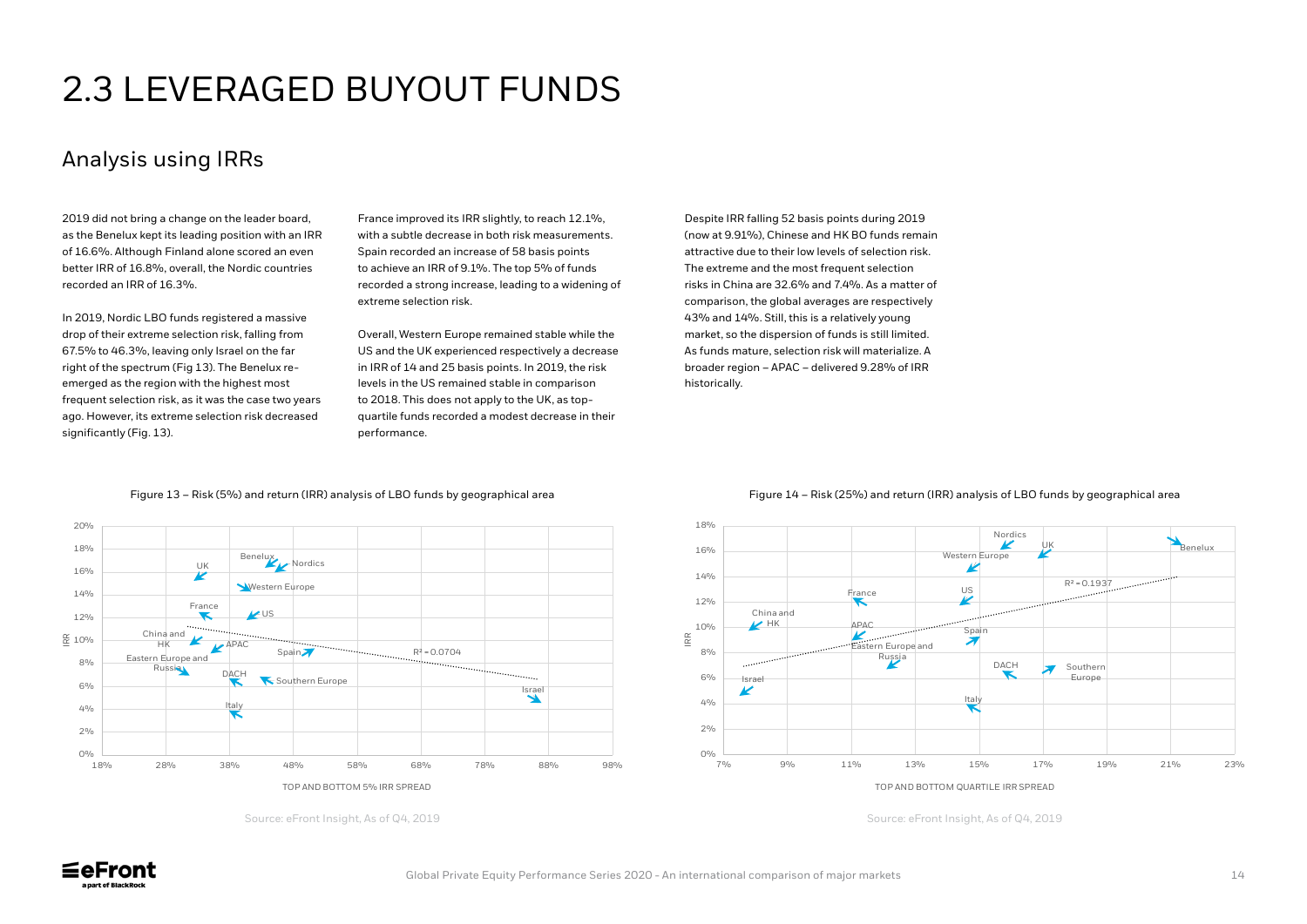## 2.3 LEVERAGED BUYOUT FUNDS

## Analysis using IRRs

Given the time-weighted nature of IRRs, it is helpful to consider the speed at which different regions return capital.

As in the previous edition, we are using the global financial crisis as the cut-off point. There was a rise in both IRR and multiples of investment between 2002 and 2008. A sharp drop in valuations in 2008 was subsequently followed by expansionary macro policies that prompted a favorable exit market for buyout deals.

### 0.00 1.00 2.00 3.00 4.00 5.00 6.00 7.00 8.00 France Nordics DACH Italy Spain Western Europe Southern Europe Eastern China and Europe and Russia HK  $UK$   $\Delta P \Delta C$ 2002-2008 2009-2016

A sharp difference in the number of years required to generate liquidity across all geographic markets between the two periods, 2002-2008 and 2009- 2016, persists (Fig. 15). Before the global financial crisis, the duration of an LBO investment was 5.5 years, while at present, it takes only 3.3 years for an average global LBO fund to generate liquidity. Two standard explanations emerge. First, some investments made by the second group are probably very recent, and thus skewing the data, as the cut-off date is close to the investment date. Also, funds of the first group are likely to have delayed their exits, waiting for a recovery after the 2008-2009 crisis.

Source: eFront Insight, As of Q4, 2019





Figure 15 – Time-to-liquidity of LBO funds by geographical area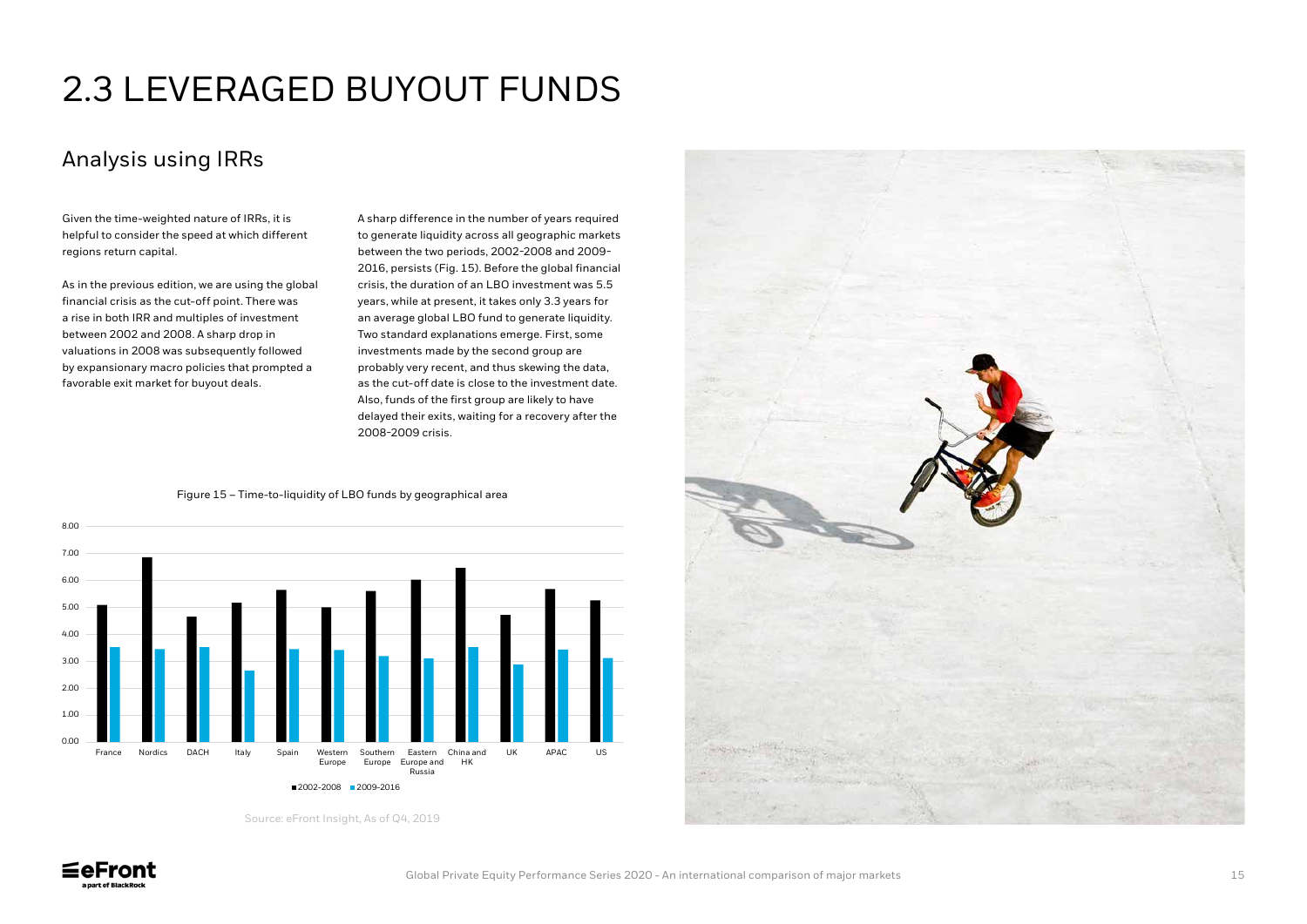## Analysis using multiples of investment (TVPI)

## 2.3 LEVERAGED BUYOUT FUNDS

Using TVPI multiples strengthen the link between selection risk and performance of the global LBO market. Contrasting with the results using IRRs, regions are grouped closer to the trendline when using multiples of invested capital.

Among the well-positioned markets, France had the best year, with a TVPI improving by 0.08x to reach 1.69x. This was driven by realizations, with the average maturity of the French LBO funds increasing by six percentage points. Bottom quartile funds did not keep pace with their betterperforming peers, thus widening the spread associated with most frequent selection risk (Fig. 17).

The performance of Chinese and Hong Kongese, as well as Benelux LBO funds slightly contracted to respectively 1.60x and 1.81x. As Chinese and HK funds mature further, their average TVPI could increase further from an already strong performance.

Overall, Western European LBO funds improved further by increasing their performance and decreasing selection risks, further away from an already favourable position above the trendline. US funds remained stable in terms of TVPI, set at 1.58x in 2019.



### Figure 16 – Risk (5%) and return (TVPI) analysis of LBO funds by geographical area

In 2018, Spain and Southern Europe recorded the lowest extreme selection risks of the sample. This is still the case in 2019, but the spread increased respectively by 0.15x and 0.01x. They are still both placed at the most conservative end of the extreme selection risk spectrum (Fig 16).









Source: eFront Insight, As of Q4, 2019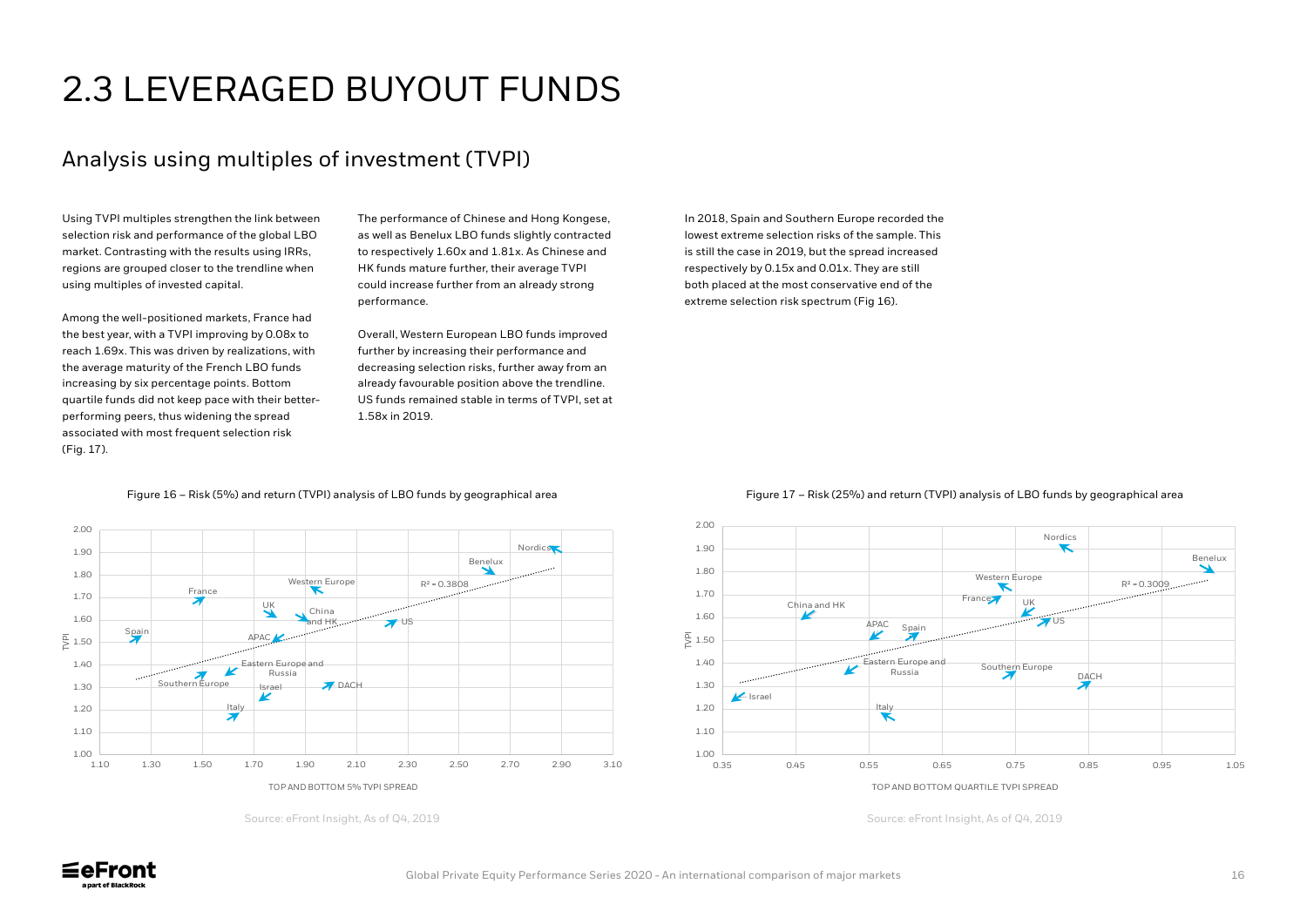## Analysis using multiples of investment (TVPI)

2019 was a great year for exits in most of the regions. The maturity of the French market grew from 43% to 62%, pointing at a strong level of realisations (Fig. 18). The Nordics region also recorded a dramatic increase from 50% to 68%, while Spain reached 61% from the last year's 49%. In the case of Eastern Europe and Russia, the increase was from 30% to 36%. China and HK, often considered as a less mature markets, are catching up with an increase of fund maturity from 51% to 57%.

Figure 19 illustrates a very strong positive relationship between the most frequent selection risk and maturity of the funds. As funds distribute, their true performance crystalizes and the dispersion increases. As distributions increase, the most visibly affected are topquartile funds, which experience a relatively stronger performance improvement than their bottom-quartile peers.

Developed LBO markets such as the US, the UK, and Western Europe in general did not experience any significant change in maturity. This is due to their long history of LBO activity and large sample sizes (including a significant share of liquidated funds). A shift in the average figures would require a significant market disruption.

## 2.3 LEVERAGED BUYOUT FUNDS

Source: eFront Insight, As of Q4, 2019



Figure 18 – Performance and maturity of LBO funds by geographical area – Vintage years 2009-2016

Source: eFront Insight, As of Q4, 2019

Figure 19 – Risk (25%) and maturity of LBO funds by geographical area

MATURITY



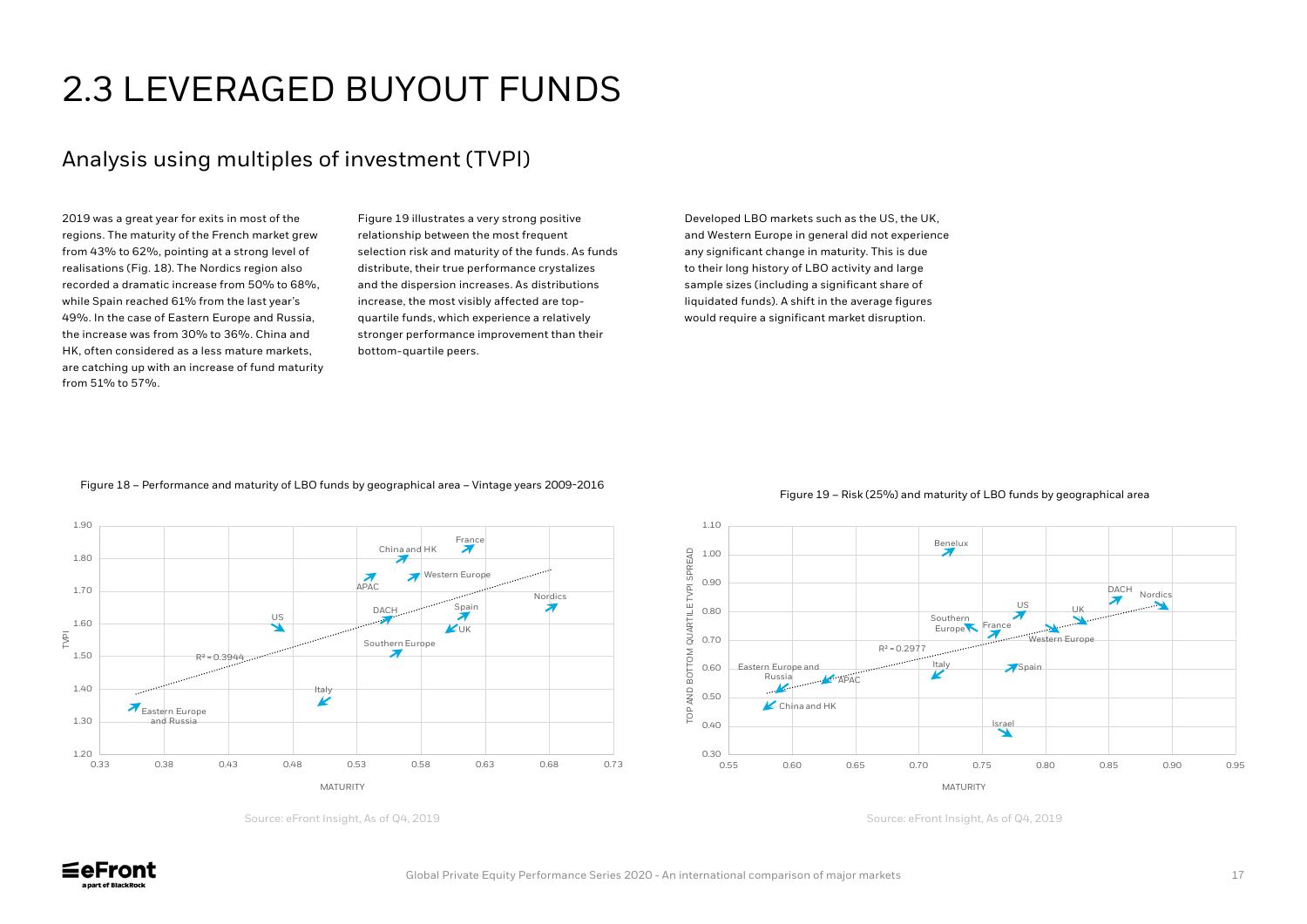## Active vs. Liquidated

## 2.3 LEVERAGED BUYOUT FUNDS

Figures 20 and 21 provide a comparison of active and liquidated LBO funds. As a first observation, fully realized funds are aggregated closer to the trendline with a lower dispersion. Active funds are much more spread around. If this is confirmed as funds mature, this would mark a significant market shift.

Among the significant developments in 2019, the TVPI of the DACH-focused and fully realized funds decreased from 1.4x to 1.12x. Realized funds newly added to the liquidated sample offered a disappointing performance. As these

funds left the pool of active funds, the TVPI of the latter increased by 0.31x. The shift of poor performers from active to liquidated status in 2019 has significantly changed the overall performance picture for the two groups.

The pool of liquidated funds focused on the South European LBO deals saw their average TVPI increase by 0.1x to 1.1x.

Looking at the universe of active funds, Nordic and French LBO funds improved markedly their TVPI to respectively 1.96x (+0.09x) and 1.71x

(+0.10x). Nordic funds also registered a decrease in the most frequent selection risk, thus further strengthening their status as the market with the best risk-return profile. Although LBO funds in developed markets, such as the UK and the US, experienced slight reduction in performance, they kept their position around the trendline.





Source: eFront Insight, As of Q4, 2019









TOP AND BOTTOM QUARTILE TVPI SPREAD

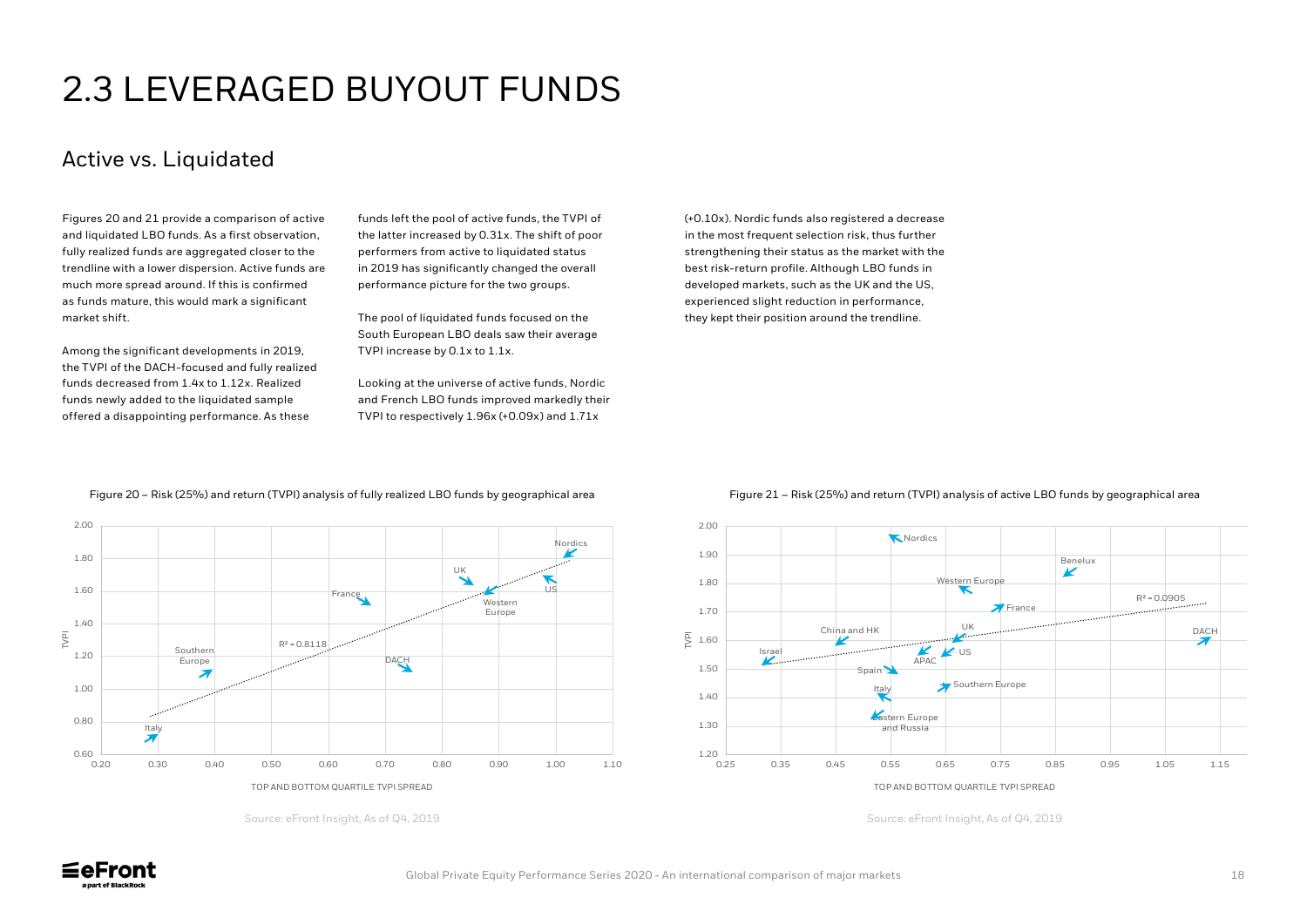# **INETHODOLOGY**



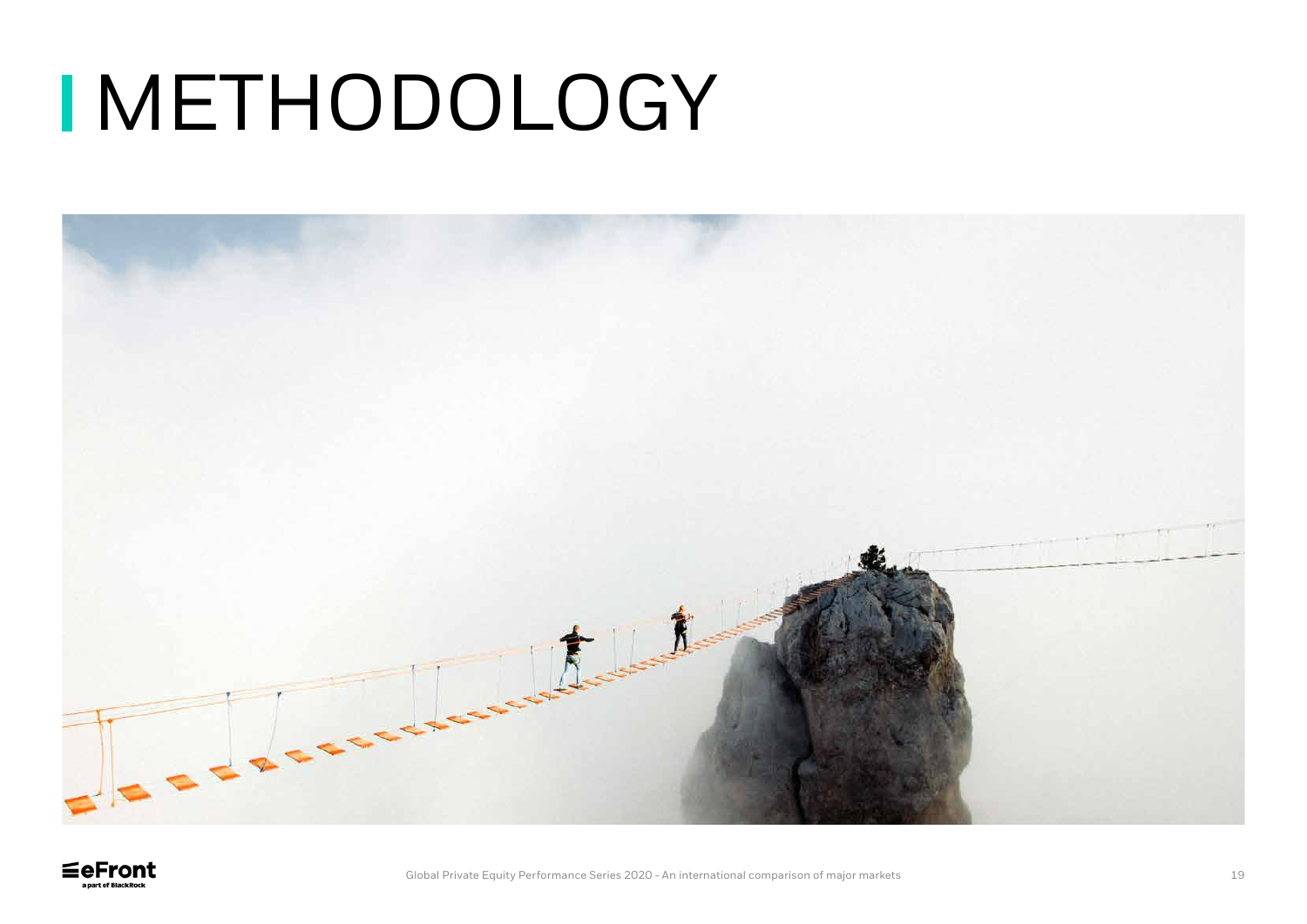**Fig. 1** is based on Internal rate of return (IRR) as a measure of return performance and the difference between the average IRR of the top 5% performers and the average IRR of the bottom 5% performers as a measure of fund selection risk. For each geographical group of funds of all the vintages available, the average IRR is calculated. This pool of funds includes both active and liquidated funds. In terms of the investment strategy, both LBO and VC funds are represented in the figure. The purpose is to exhibit the risk-return profile of private equity investments in each geographical region. The direction of the arrows points to the change in the risk and return that occurred over 2019. For example, if the arrow is pointed toward southwest, that indicates that both risk and return in a given region have reduced over the past year. The size of arrows is not indicative of magnitude of the change.

**Fig. 2** is based on Internal rate of return (IRR) as a measure of return performance and the difference between the IRR of the top quartile performer and the IRR of the bottom quartile performer as a measure of fund selection risk. For each geographical group of funds of all the vintages available, the average IRR is calculated. This pool of funds includes both active and liquidated funds. In terms of the investment strategy, both LBO and VC funds are represented in the figure. The purpose is to exhibit the risk-return profile of private equity investments in each geographical region. The direction of the arrows points to the change in the risk and return that occurred over 2019. For example, if the arrow is pointed toward southwest, that indicates that both risk and return in a given region have reduced over the past year. The size of arrows is not indicative of magnitude of the change. **Fig. 3** is based on a multiple of invested capital (total value to paid-in, TVPI), defined as the sum of capital distributed and the residual net asset values, in relation to the total amount of capital paid in to the fund up to date. TVPI is used as a measure of the performance of the funds, whereas the difference between the average TVPI of the top 5% performers and the average TVPI of the bottom 5% performers is used as a measure of fund selection risk. For each geographical group of funds of all the vintages available, the average TVPI is calculated. This pool of funds includes both active and liquidated funds. In terms of the investment strategy, both LBO and VC funds are represented in the figure. The purpose is to exhibit the risk-return profile of private equity investments in each geographical region. The direction of the arrows points to the change in the risk and return that occurred over 2019. For example, if the arrow is pointed toward southwest, that indicates that both risk and return in a given region have reduced over the past year. The size of arrows is not indicative of magnitude of the change.

**Fig. 4** is based on a multiple of invested capital (total value to paid-in, TVPI), defined as the sum of capital distributed and the residual net asset values, in relation to the total amount of capital paid in to the fund up to date. TVPI is used as a measure of the performance of the funds, whereas the difference between the TVPI of the top quartile performer and the TVPI of the bottom quartile performer is used as a measure of fund selection risk. For each geographical group of funds of all the vintages available, the average TVPI is calculated. This pool of funds includes both active and liquidated funds. In terms of the investment strategy, both LBO and VC funds are represented in the figure. The purpose is to exhibit the riskreturn profile of private equity investments in each geographical region. The direction of the arrows

points to the change in the risk and return that occurred over 2019. For example, if the arrow is pointed toward southwest, that indicates that both risk and return in a given region have reduced over the past year. The size of arrows is not indicative of magnitude of the change.

**Fig. 5** is based on Internal rate of return (IRR) as a measure of return performance and the difference between the average IRR of the top 5% performers and the average IRR of the bottom 5% performers as a measure of fund selection risk. For each geographical group of funds of all the vintages available, the average IRR is calculated. This pool of funds includes both active and liquidated funds. In terms of the investment strategy, only VC funds are represented in the figure. The purpose is to exhibit the risk-return profile of venture capital strategy investments in each geographical region. The direction of the arrows points to the change in the risk and return that occurred over 2019. For example, if the arrow is pointed toward southwest, that indicates that both risk and return in a given region have reduced over the past year. The size of arrows is not indicative of magnitude of the change.

**Fig. 6** is based on Internal rate of return (IRR) as a measure of return performance and the difference between the IRR of the top quartile performer and the IRR of the bottom quartile performer as a measure of fund selection risk. For each geographical group of funds of all the vintages available, the average IRR is calculated. This pool of funds includes both active and liquidated funds. In terms of the investment strategy, only VC funds are represented in the figure. The purpose is to exhibit the risk-return profile of venture capital strategy investments in each geographical region. The direction of the arrows points to the change in the risk and return that occurred over 2019. For example, if the arrow is pointed toward southwest,



that indicates that both risk and return in a given region have reduced over the past year. The size of arrows is not indicative of magnitude of the change.

**Fig. 7** is based on the calculated Time-to-liquidity (measured as a function of TVPI and IRR, to extract the time necessary to achieve the second from the first). The purpose is for each geographical group of funds, to identify the time necessary to generate liquidity, whether through exits, dividend recaps, but also write offs and compare it with other geographical groups. Two subsamples of funds are included in the analysis. The first subsample includes the funds of the vintage years (2002- 2008) and the second one the funds of the vintage years (2009-2016). In terms of the strategy, only VC funds are represented in the figure.

**Fig. 8** is based on a multiple of invested capital (total value to paid-in, TVPI), defined as the sum of capital distributed and the residual net asset values, in relation to the total amount of capital paid in to the fund up to date. TVPI is used as a measure of the performance of the funds, whereas the difference between the average TVPI of the top 5% performers and the average TVPI of the bottom 5% performers is used as a measure of fund selection risk. For each geographical group of funds of all the vintages available, the average TVPI is calculated. This pool of funds includes both active and liquidated funds. In terms of the investment strategy, only VC funds are represented in the figure. The purpose is to exhibit the risk-return profile of venture capital strategy investments in each geographical region. The direction of the arrows points to the change in the risk and return that occurred over 2019. For example, if the arrow is pointed toward southwest, that indicates that both risk and return in a given region have reduced over the past year. The size of arrows is not indicative of magnitude of the change.

## Methodology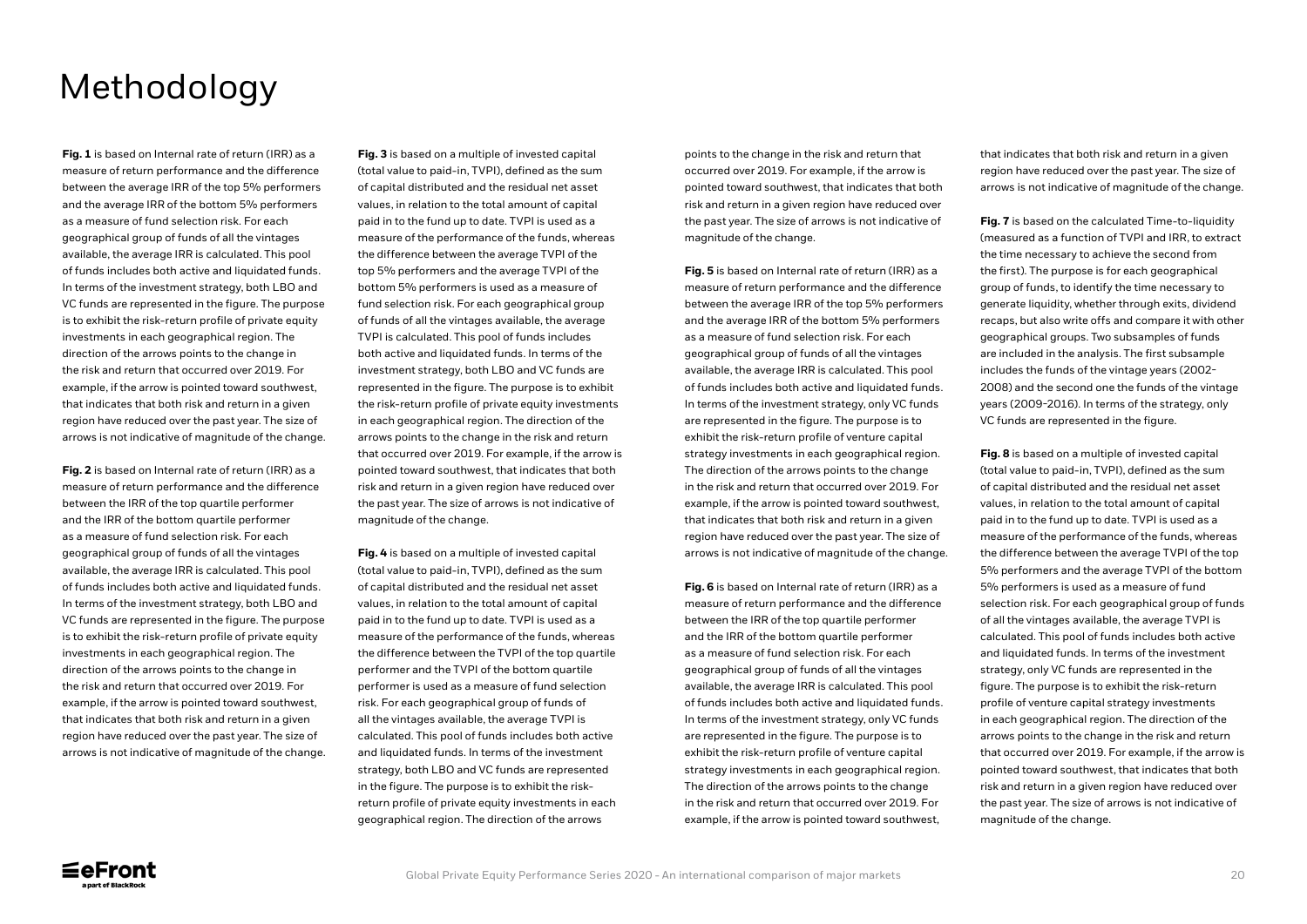**Fig. 9** is based on a multiple of invested capital (total value to paid-in, TVPI), defined as the sum of capital distributed and the residual net asset values, in relation to the total amount of capital paid-in to the fund up to date. TVPI is used as a measure of the performance of the funds, whereas the difference between the TVPI of the top quartile performer and the TVPI of the bottom quartile performer is used as a measure of fund selection risk. For each geographical group of funds of all the vintages available, the average TVPI is calculated. This pool of funds includes both active and liquidated funds. In terms of the investment strategy, only VC funds are represented in the figure. The purpose is to exhibit the risk-return profile of venture capital strategy investments in each geographical region. The direction of the arrows points to the change in the risk and return that occurred over 2019. For example, if the arrow is pointed toward southwest, that indicates that both risk and return in a given region have reduced over the past year. The size of arrows is not indicative of magnitude of the change.

**Fig. 10** is based on the difference between the TVPI of the top quartile performer and the TVPI of the bottom quartile performer, which is used as a measure of fund selection risk, and the Maturity of a fund, which is calculated as a ratio of the capital distributed (distributed to paid-in, DPI) and TVPI. This pool of funds includes both active and liquidated funds. All available vintages are included in the analysis. In terms of the investment strategy, only VC funds are represented in the figure. The purpose is to represent the relation between the maturity of funds in each geographical group and the level of selection risk involved with investing in those funds. The direction of the arrows points to the change in the risk and maturity that occurred over 2019. For example, if the arrow is pointed toward southwest, that indicates that both risk

and maturity in a given region have reduced over the past year. The size of arrows is not indicative of magnitude of the change.

**Fig. 11** is based on a multiple of invested capital (total value to paid-in, TVPI), defined as the sum of capital distributed and the residual net asset values, in relation to the total amount of capital paid-in to the fund up to date. TVPI is used as a measure of the performance of the funds, whereas the difference between the TVPI of the top quartile performer and the TVPI of the bottom quartile performer is used as a measure of fund selection risk. This pool of funds is restricted to those that are still active. All available vintages of active funds are included in the analysis. In terms of the investment strategy, only VC funds are represented in the figure. The purpose is to exhibit the risk-return profile of unrealized venture capital funds in each geographical region. The direction of the arrows points to the change in the risk and return that occurred over 2019. For example, if the arrow is pointed toward southwest, that indicates that both risk and return in a given region have reduced over the past year. The size of arrows is not indicative of magnitude of the change.

**Fig. 12** is based on a multiple of invested capital (total value to paid-in, TVPI), defined as the sum of capital distributed and the residual net asset values, in relation to the total amount of capital paid-in to the fund up to date. TVPI is used as a measure of the performance of the funds, whereas the difference between the TVPI of the top quartile performer and the TVPI of the bottom quartile performer is used as a measure of fund selection risk. This pool of funds is restricted to those that are fully realized. All available vintages of liquidated funds are included in the analysis. In terms of the investment strategy, only VC funds are represented in the figure. The purpose is to exhibit the riskreturn profile of fully realized venture capital funds in each geographical region. The direction of the arrows points to the change in the risk and return that occurred over 2019. For example, if the arrow is pointed toward southwest, that indicates that both risk and return in a given region have reduced over the past year. The size of arrows is not indicative of magnitude of the change.

**Fig. 13** is based on Internal rate of return (IRR) as a measure of return performance and the difference between the average IRR of the top 5% performers and the average IRR of the bottom 5% performers as a measure of fund selection risk. For each geographical group of funds of all the vintages available, the average IRR is calculated. This pool of funds includes both active and liquidated funds. In terms of the investment strategy, only LBO funds are represented in the figure. The purpose is to exhibit the risk-return profile of buyout strategy investments in each geographical region. The direction of the arrows points to the change in the risk and return that occurred over 2019. For example, if the arrow is pointed toward southwest, that indicates that both risk and return in a given region have reduced over the past year. The size of arrows is not indicative of magnitude of the change.

**Fig. 14** is based on Internal rate of return (IRR) as a measure of return performance and the difference between the IRR of the top quartile performer and the IRR of the bottom quartile performer as a measure of fund selection risk. For each geographical group of funds of all the vintages available, the average IRR is calculated. This pool of funds includes both active and liquidated funds. In terms of the investment strategy, only LBO funds are represented in the figure. The purpose is to exhibit the risk-return profile of buyout strategy investments in each geographical region. The direction of the arrows points to the change in



the risk and return that occurred over 2019. For example, if the arrow is pointed toward southwest, that indicates that both risk and return in a given region have reduced over the past year. The size of arrows is not indicative of magnitude of the change.

**Fig. 15** is based on the calculated Time-to-liquidity (measured as a function of TVPI and IRR, to extract the time necessary to achieve the second from the first). The purpose is for each geographical group of funds, to identify the time necessary to generate liquidity, whether through exits, dividend recaps, but also write offs and compare it with other geographical groups. Two subsamples of funds are included in the analysis. The first subsample includes the funds of the vintage years (2002- 2008) and the second one the funds of the vintage years (2009-2016). In terms of the strategy, only LBO funds are represented in the figure.

**Fig. 16** is based on a multiple of invested capital (total value to paid-in, TVPI), defined as the sum of capital distributed and the residual net asset values, in relation to the total amount of capital paid in to the fund up to date. TVPI is used as a measure of the performance of the funds, whereas the difference between the average TVPI of the top 5% performers and the average TVPI of the bottom 5% performers is used as a measure of fund selection risk. For each geographical group of funds of all the vintages available, the average TVPI is calculated. This pool of funds includes both active and liquidated funds. In terms of the investment strategy, only LBO funds are represented in the figure. The purpose is to exhibit the risk-return profile of buyout strategy investments in each geographical region. The direction of the arrows points to the change in the risk and return that occurred over 2019. For example, if the arrow is pointed toward southwest, that indicates that both risk and return in a given region have reduced over

## Methodology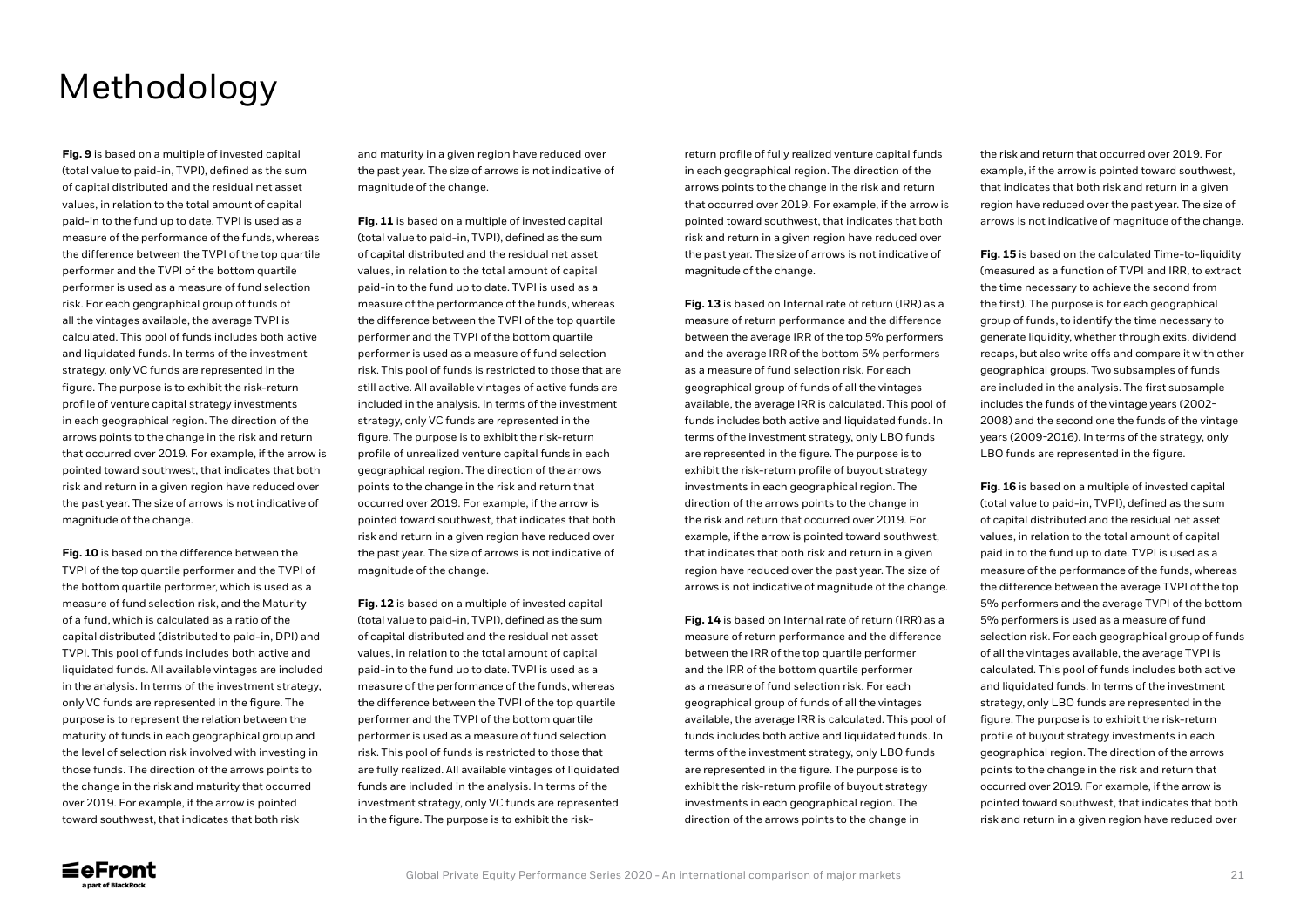the investment strategy, only LBO funds are represented in the figure. The purpose is to exhibit the risk-return profile of fully realized buyout funds in each geographical region. The direction of the arrows points to the change in the risk and return that occurred over 2019. For example, if the arrow is pointed toward southwest, that indicates that both risk and return in a given region have reduced over the past year. The size of arrows is not indicative of magnitude of the change.

**Fig. 21** is based on a multiple of invested capital (total value to paid-in, TVPI), defined as the sum of capital distributed and the residual net asset values, in relation to the total amount of capital paid-in to the fund up to date. TVPI is used as a measure of the performance of the funds, whereas the difference between the TVPI of the top quartile performer and the TVPI of the bottom quartile performer is used as a measure of fund selection risk. This pool of funds is restricted to those that are still active. All available vintages of active funds are included in the analysis. In terms of the investment strategy, only LBO funds are represented in the figure. The purpose is to exhibit the risk-return profile of unrealized buyout funds in each geographical region. The direction of the arrows points to the change in the risk and return that occurred over 2019. For example, if the arrow is pointed toward southwest, that indicates that both risk and return in a given region have reduced over the past year. The size of arrows is not indicative of magnitude of the change.

the past year. The size of arrows is not indicative of magnitude of the change.

**Fig. 17** is based on a multiple of invested capital (total value to paid-in, TVPI), defined as the sum of capital distributed and the residual net asset values, in relation to the total amount of capital paid-in to the fund up to date. TVPI is used as a measure of the performance of the funds, whereas the difference between the TVPI of the top quartile performer and the TVPI of the bottom quartile performer is used as a measure of fund selection risk. For each geographical group of funds of all the vintages available, the average TVPI is calculated. This pool of funds includes both active and liquidated funds. In terms of the investment strategy, only LBO funds are represented in the figure. The purpose is to exhibit the risk-return profile of buyout strategy investments in each geographical region. The direction of the arrows points to the change in the risk and return that occurred over 2019. For example, if the arrow is pointed toward southwest, that indicates that both risk and return in a given region have reduced over the past year. The size of arrows is not indicative of magnitude of the change.

**Fig. 18** is based on a multiple of invested capital (total value to paid-in, TVPI), defined as the sum of capital distributed and the residual net asset values, in relation to the total amount of capital paid-in to the fund up to date and Maturity, which is calculated as a ratio of the capital distributed (distributed to paid-in, DPI) and TVPI. The fund's maturity reflects the portion of the total value generated for the investor that has already been distributed in a form of cash. The pool of funds is restricted to those of the vintage years (2009- 2016). In terms of the strategy, only LBO funds are represented in the figure. The purpose is to exhibit the relation between the maturity of the group

of funds and their performance. The direction of the arrows points to the change in the return and maturity that occurred over 2019. For example, if the arrow is pointed toward southwest, that indicates that both return and maturity in a given region have reduced over the past year. The size of arrows is not indicative of magnitude of the change.

**Fig. 19** is based on the difference between the TVPI of the top quartile performer and the TVPI of the bottom quartile performer, which is used as a measure of fund selection risk, and the Maturity of a fund, which is calculated as a ratio of the capital distributed (distributed to paid-in, DPI) and TVPI. This pool of funds includes both active and liquidated funds. All available vintages are included in the analysis. In terms of the investment strategy, only LBO funds are represented in the figure. The purpose is to represent the relation between the maturity of funds in each geographical group and the level of selection risk involved with investing in those funds. The direction of the arrows points to the change in the risk and maturity that occurred over 2019. For example, if the arrow is pointed toward southwest, that indicates that both risk and maturity in a given region have reduced over the past year. The size of arrows is not indicative of magnitude of the change.

**Fig. 20** is based on a multiple of invested capital (total value to paid-in, TVPI), defined as the sum of capital distributed and the residual net asset values, in relation to the total amount of capital paid-in to the fund up to date. TVPI is used as a measure of the performance of the funds, whereas the difference between the TVPI of the top quartile performer and the TVPI of the bottom quartile performer is used as a measure of fund selection risk. This pool of funds is restricted to those that are fully realized. All available vintages of liquidated funds are included in the analysis. In terms of

## Methodology

By providing a guided reasoning, this report hopes to contribute to the overall progress of understanding of the asset class in an annual format, with all the limits that this entails.



The aim of this report is to provide readers with elements of analysis and understanding of the private finance universe, based only on data collected by eFront Insight. It does not intend to draw any definitive conclusion, nor judge the performance of fund managers.